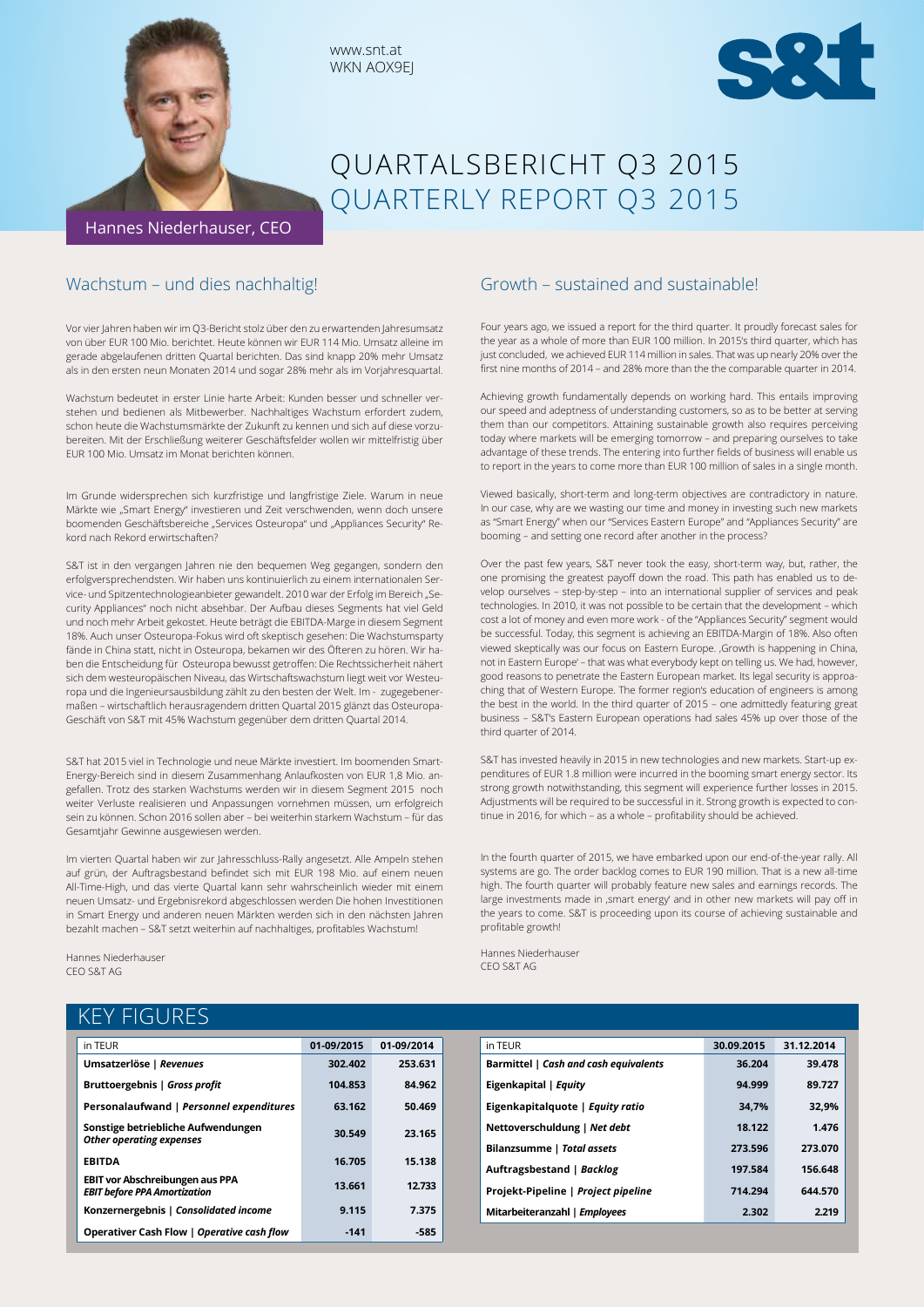### Solide Basis für das Jahresendgeschäft 2015 der S&T AG

Mit Umsatzerlösen von EUR 114,2 Mio. im dritten Quartal 2015 (Vj.: EUR 88,8 Mio.) und kumuliert EUR 302,4 Mio. in den ersten neun Monaten des Geschäftsjahres (Vj.: EUR 253,6 Mio.) konnte S&T eine solide Basis schaffen, um die für das Jahr 2015 gesteckten Ziele betreffend Umsatz- und Ergebniswachstum zu erreichen. Die Umsatzerlöse befinden sich im Plan, die Ergebniszahlen folgen diesem Trend.

Das EBITDA lag alleine im dritten Quartal bei EUR 5,9 Mio. (Vj.: EUR 5,2 Mio.) und liegt nach neun Monaten bei EUR 16,7 Mio. (Vj.: EUR 15,1 Mio.), was einer Steigerung von rund 13% im dritten Quartal bzw. von rund 11% in den ersten neun Monaten gegenüber den Vorjahreszeiträumen entspricht. Das Konzernergebnis konnte im abgelaufenen Quartal auf EUR 3,1 Mio. (Vj.: EUR 2,4 Mio.) bzw. im laufenden Geschäftsjahr auf EUR 9,1 Mio. (Vj.: EUR 7,4 Mio.) gesteigert werden, was einem Zuwachs von 29% im dritten Quartal bzw. von 23% für neun Monate entspricht. Die Profitabilität konnte somit weiter gesteigert werden und das Ziel der S&T - profitables Umsatzwachstum – konsequent fortgeführt werden. Für das letzte Quartal 2015 werden saisonal bedingt die höchsten Umsatz- und Ergebnisbeiträge im laufenden Geschäftsjahr erwartet, so dass die bisherige Prognose bestätigt werden kann.

Die Bruttomarge entwickelte sich im Geschäftsjahr 2015 weiterhin erfreulich. Insgesamt konnte die Bruttomarge im Konzern in den ersten neun Monaten trotz einer durch die Umsetzung einiger Großprojekte bedingt schwächeren Bruttomarge im dritten Quartal von 33,5% auf 35% gesteigert werden. Die Umsetzung der Maßnahmen im Segment "Services DACH" zeigen ebenso die erwünschte Wirkung: Niedrigmargiges Produktgeschäft wurde deutlich reduziert, parallel dazu konnte der Serviceanteil durch den Gewinn neuer Kunden im Outsourcing-Bereich gesteigert werden.

Auf der Kostenseite stiegen die Personalkosten in den letzten neun Monaten stark an, was insbesondere der erstmaligen Konsolidierung der Affair OOO Gruppe und ihrer ca. 600 Mitarbeiter für das gesamte dritte Quartal sowie der Vollkonsolidierung der Networked Energy Service Corp. seit 1.2.2015 geschuldet ist (EUR 63,2 Mio. vs. Vj: EUR 50,5 Mio.). Gleiches gilt für die sonstigen Kosten, die von EUR 23,2 Mio. in den ersten neun Monaten 2014 auf EUR 30,5 Mio. im Geschäftsjahr 2015 anstiegen. Aufgrund weiterer Akquisitionen erhöhten sich die Abschreibungen abermals auf nunmehr EUR 5,6 Mio. (Vj.: EUR 4,5 Mio.).

Die Entwicklung der einzelnen Segmente stellt sich wie folgt dar:

### S&T AG: solid base for business at the end of 2015

S&T had sales of EUR 114.2 million in the third quarter of 2015 (PY.: EUR 88.8 million), bringing its nine months' total for financial year 2015 to EUR 302.4 million (PY.: EUR 253.6 million). This provides S&T with a solid base for the achieving of the sales and earnings objectives it has set for itself in 2015. Revenues from sales and earnings are thus proceeding according to plan – as this trend details.

The third quarter's EBITDA came to EUR 5.9 million (PY.: EUR 5.2 million), boosting the nine months' total to EUR 16.7 million (PY.: EUR 15.1 million). This translates into a rise of some 13% for the third quarter and of some 11% for the first nine months over the comparable period in the previous year. Consolidated income amounted in the third quarter of 2015 to EUR 3.1 million (PY.: EUR 2.4 million), increasing the financial year's figure to EUR 9.1 million (PY.: EUR 7.4 million), corresponding to rises of 29% for the third quarter and of 23% for the nine months. This further increase in profitability has enabled S&T to continue to meet its objective of achieving profitable growth. Seasonal influences are giving rise to the expectation that the final quarter of 2015 will yield the greatest sales and earnings totals of the year, enabling us to confirm the forecasts previously made.

The gross margin continued in 2015 to develop gratifyingly well. Consolidated gross margin rose in the third quarter from 33.5% to 35%, overcoming the weakness caused by the implementation of several large projects. The pursuing of measures in the Services Germany, Austria and Switzerland segment has yielded the effects envisioned for them: the low-margin products business was substantially reduced. In an accompanying move, the share accounted for by services in the segment's business was increased. This was accomplished by the securing of new customers in the outsourcing sector.

Personnel expenditures rose strongly over the last nine months. This rise in costs (EUR 63.2 million vs. PY: EUR 50.5 million) was primarily attributable to the initial consolidations of the Affair OOO Group, which has some 600 staff members and which affected the entire third quarter, and to the full consolidation of the Networked Energy Service Corp., which took place on 1.2.2015. The same applies to the miscellaneous costs, which increased from EUR 23.2 million during the first nine months in 2014 to EUR 30.5 million for the same period in financial year 2015. Other acquisitions caused the depreciation to rise once more to EUR 5.6 million (PY.: EUR 4.5 million).

The development of the segments looked like this:

| Segmentierte Gewinn- und Verlustrechnung (in EUR Mio.) | <b>Services DACH</b> |            | <b>Services EE</b> |            | <b>Appliances Security</b> |            | Appliances Smart Energy |                  |
|--------------------------------------------------------|----------------------|------------|--------------------|------------|----------------------------|------------|-------------------------|------------------|
| Income statement by segment (in EUR million)           | 01-09/2015           | 01-09/2014 | 01-09/2015         | 01-09/2014 | 01-09/2015                 | 01-09/2014 | 01-09/2015              | $01-09/2014$     |
| Umsatzerlöse   Revenues                                | 52.0                 | 63.5       | 169.3              | 144.4      | 48.9                       | 37.0       | 32,2                    | 8.7 <sup>1</sup> |
| Bruttoergebnis   Gross margin                          | 11.4                 | 14,7       | 50,4               | 44,8       | 28,2                       | 21.7       | 14,9                    | 3,8              |
| <b>FBITDA</b>                                          |                      | 1.6        | 6.0                | 5,8        | 9.0                        | 7,0        | $-0,6$                  | 0,8              |
| Periodenergebnis   Result for the period               |                      | $-1.5$     | 3.2                | 3,2        | 6.6                        | 5,2        | $-1.8$                  | 0,5              |

| Segmentierte Gewinn- und Verlustrechnung (in EUR Mio.) | <b>Services DACH</b> |            | <b>Services EE</b> |            | <b>Appliances Security</b> |            | <b>Appliances Smart Energy</b> |            |
|--------------------------------------------------------|----------------------|------------|--------------------|------------|----------------------------|------------|--------------------------------|------------|
| Income statement by segment (in EUR million)           | 07-09/2015           | 07-09/2014 | 07-09/2015         | 07-09/2014 | 07-09/2015                 | 07-09/2014 | 07-09/2015                     | 07-09/2014 |
| Umsatzerlöse   Revenues                                | 16.2                 | 20.0       |                    | 49.3       | 15.8                       | 12.9       | 10,6                           | 6,6        |
| Bruttoergebnis   Gross margin                          | 3.4                  | 5.0        | 17.7               | 15.0       | 9.4                        | 7.6        | 5,4                            | 3,1        |
| <b>EBITDA</b>                                          | 1.0                  | 0.2        | 2.4                | 2.5        |                            | 1,8        | $-0,3$                         | 0,6        |
| Periodenergebnis   Result for the period               | 0.7                  | $-0.8$     | 1.4                | 1,5        | 1.8                        | 1,3        | $-0,8$                         | 0.4        |

Die negative Umsatzentwicklung des Segments "Services DACH" ist auf die zu Beginn des Jahres 2014 getroffene Entscheidung zurückzuführen, sich schrittweise aus dem Geschäft mit margenschwachen Produkten zurückzuziehen. Im laufenden Geschäftsjahr 2015 wurde der Umsatz in diesen Produktkategorien um insgesamt rund 20% reduziert. Durch eine weitere Senkung der Kosten konnte das EBITDA in den ersten drei Quartalen 2015 von EUR 1,6 Mio. auf EUR 2,3 Mio. gesteigert werden. Das Segmentergebnis konnte - auch aufgrund von dem Segment "Services DACH" zugeordneten Ergebnissen aus nicht operativer Geschäftstätigkeit – von minus EUR 1,5 Mio. auf plus EUR 1,1 Mio. gesteigert werden.

Die Umsatzentwicklung im Segment "Services EE" verlief 2015 äußerst erfreulich. Der Umsatz konnte gegenüber dem Vorjahr organisch um rund 17% gesteigert werden (EUR 169,3 Mio. vs. Vj.: EUR 144,4 Mio.). Dies führte auch zu einer Steigerung des EBITDA von EUR 5,8 Mio. auf EUR 6,0 Mio. Das Ergebnis des Segmentes "Services EE" blieb gegenüber dem Vorjahr nahezu unverändert, was u. a. auf Kosten für Restrukturierungen in einzelnen Landesgesellschafen bzw. für die Entwicklung von neuen Dienstleistungsangeboten zurückzuführen ist.

Das Umsatzwachstum im Bereich "Appliances Security" ist nach wie vor ungebrochen: im laufenden Geschäftsjahr 2015 konnte der Umsatz um mehr als 30% von EUR 37,0 Mio. auf EUR 48,9 Mio. gesteigert werden. Dies zeigt sich auch im EBITDA (EUR 9,0 Mio. vs. Vj.: EUR 7,0 Mio.). Das Ergebnis des Segments "Appliances Security"

Sales declined in the Services Germany, Austria and Switzerland segment. This is due to the decision reached at the beginning of 2014 to withdraw on a step-by-step basis from low-margin products. The sales achieved in these products' categories are down a substantial 20% for the financial year as a whole. The further reduction of the costs enabled the EBITDA for the first three quarters of 2015 to be increased from EUR 1.6 million to EUR 2.3 million. The segment's result was improved – thanks to earnings from non-operating business activities assigned to the Services Germany, Austria and Switzerland segment - from minus EUR 1.5 million to plus EUR 1.1 million.

Sales have risen in 2015 gratifyingly strongly in the Services EE segment. Organic growth caused the figure to increase by some 17% (EUR 169.3 million vs. PY.: EUR 144.4 million). This yielded a rise in the EBITDA from EUR 5.8 million to EUR 6.0 million. The earnings attained by the Services EE segment remained virtually unchanged from those of the previous year. This was attributable to the costs of restructuring of several country-level subsidiaries, and to the development of new services.

Sales continued their upward path in the Appliances Security segment. In the first nine months of financial year 2015, the segment boosted its sales by more than 30% - from EUR 37.0 million to EUR 48.9 million. This strength manifested in the EBITDA (EUR 9.0 million vs. PY.: EUR 7.0 million). The profits registered by the Appliances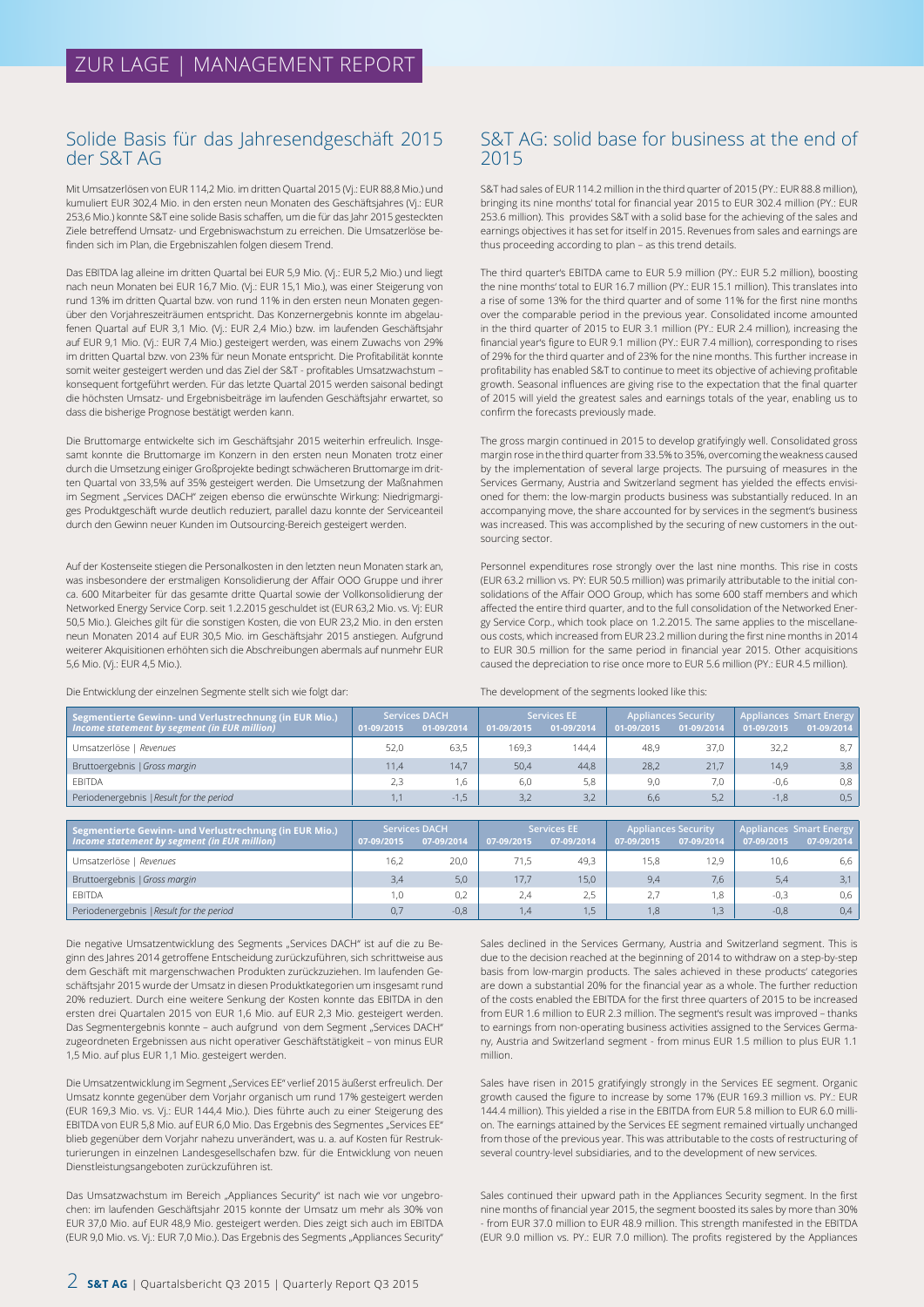konnte insofern abermals um rund 27% von EUR 5,2 Mio. auf EUR 6,6 Mio. deutlich gesteigert werden. Parallel hierzu wurde durch die im Juli 2015 getätigte Akquisition im Embedded-Systems-Bereich der Grundstein für den Aufbau eines weiteren, zukunftsträchtigen Geschäftsfeldes gelegt.

Im Geschäftsbereich "Smart Energy" konnten die Umsätze von EUR 8,7 Mio. in den ersten neun Monaten 2014 auf EUR 32,2 Mio. gesteigert werden. Dieser Anstieg ist insbesondere auf die erstmalige Konsolidierung der Affair OOO Gruppe für das gesamte dritte Quartal sowie die Vollkonsolidierung der Networked Energy Services Corp. ab dem 1. Februar 2015 zurückzuführen. Auf Grund der Anlaufverluste und weiteren Investitionen in neue Produkte sank das Segmentergebnis im laufenden Geschäftsjahr auf minus EUR 1,8 Mio. (VJ.: plus EUR 0,5 Mio.). Durch eine weitere Fokussierung des Geschäfts auf Europa und den Produktionsstart von neuen, höhermargigen Produkten erwartet die S&T AG im nächsten Geschäftsjahr einen positiven Ergebnisbeitrag dieses Segments.

### Zur Vermögenslage: Finanzierung und Liquidität überzeugend

Die Vermögens-, Finanz und Liquiditätslage ist unverändert stabil. Die im dritten Quartal durchgeführte Sachkapitalerhöhung diente der Bedienung einer Kaufpreisverbindlichkeit aus dem Erwerb der XTRO GmbH. Das Eigenkapital erhöhte sich aufgrund der erwirtschafteten Ergebnisse und der Sachkapitalerhöhung und trotz einer von der Hauptversammlung am 25.6.2015 genehmigten Dividende in Höhe von 7 Cent auf EUR 95,0 Mio. (31.12.2014: EUR 89,7 Mio.). Die Eigenkapitalquote betrug zum 30.9.2015 rund 35%.

Die langfristigen Vermögensgegenstände erhöhten sich durch Akquisitionen in den Segmenten "Appliances Security" und "Appliances Smart Energy" sowie Investitionen in die Linzer Konzernzentrale der S&T AG in den ersten neun Monaten um EUR 9,9 Mio. Die kurzfristigen Vermögensgegenstände sanken im Vergleich zum 31.12.2014 um EUR 9,3 Mio. EUR. Hierzu trug insbesondere die Verringerung der Forderungen aus Lieferungen und Leistungen um EUR 11,3 Mio. bei. Die liquiden Mittel betrugen zum 30.09.2015 EUR 36,2 Mio. (31.12.2014: EUR 39,5 Mio.).

Die langfristigen Finanzverbindlichkeiten erhöhten sich um weitere EUR 3,1 Mio., die kurzfristigen Finanzverbindlichkeiten stiegen um EUR 10,2 Mio. an. Insgesamt betrugen die Finanzverbindlichkeiten zum 30.9.2015 EUR 54,3 Mio. (31.12.2014: EUR 41,0 Mio.). Die Erhöhung ist im Wesentlichen bedingt durch den Rückgang der Verbindlichkeiten aus Lieferungen und Leistungen zum Stichtag. Hinzu kam die Aufnahme langfristiger Bankkredite zur Finanzierung von Akquisitionen sowie des Umbaus des Linzer Firmengebäudes.

Im dritten Quartal 2015 konnte ein positiver operativer Cash Flow von EUR 0,9 Mio. (Vj.: minus EUR 0,5 Mio.) erzielt werden. Dies führte zu einer leichten Verbesserung des operativen Cash Flows für die ersten neun Monate im Geschäftsjahr 2015, der mit minus EUR 0,1 Mio (Vj.: minus EUR 0,6 Mio.) nahezu ausgeglichen war.

## Chancen und Risiken

Die Positionierung der S&T-Gruppe als Systemhaus mit Fokus auf die Entwicklung eigener Technologien und Präsenz in den Märkten DACH (Deutschland, Österreich, Schweiz), Osteuropa, Russland und den USA ist nach wie vor unverändert aufrecht. Daher bleibt die bisherige Zielsetzung und Strategie der S&T AG unverändert: Profitables Wachstum!

Wie schon in den Vorjahren ist es daher auch 2015 strategisches Ziel des Managements der S&T AG, die S&T-Gruppe weiter zu einem innovativen Technologieunternehmen bzw. Lösungsanbieter mit einem zunehmenden Anteil an Eigenentwicklungen zu entwickeln und somit aufgrund steigender Wertschöpfung hohe Bruttomargen zu erzielen. Durch die 2014 und 2015 erfolgten Akquisitionen und den damit verbundenen Einstieg in das Segment "Appliances Smart Energy" wurde die Basis für die Entwicklung eines weiteren Geschäftsfeldes mit hohen Bruttomargen und zukunftsträchtigem Marktwachstum gelegt. Dies bedingt jedoch Anlaufverluste und erfordert große Investitionen in die Aufrechterhaltung der Technologieführerschaft sowie den Markteintritt in Osteuropa. Der Fokus der S&T-Gruppe liegt 2015 im Segment "Smart Energy" daher auf der Fertigstellung verschiedener Produktentwicklungen im Zusammenhang mit der neuesten "Patagonia Plattform" (einer von S&T entwickelten umfassenden Lösung für den Betrieb von Smart-Grids) sowie dem Gewinn neuer Projekte in diesem Bereich.

Darüber hinaus sind weitere Investments und starkes Wachstum im Bereich "Internet of Things" geplant.

Weiter fortgesetzt wird die Restrukturierung des Segments "Services DACH", um dem kontinuierlichen Margenverfall bei Hardware-Geschäfte entgegenzuwirken und

Security segment were increased substantially by some 27%, going from EUR 5.2 million to EUR 6.6 million. In an accompanying move, the acquisitions made in July 2015 in the embedded system segment have laid the cornerstone for the development of a further promising field of business.

The Smart Energy segment boosted its sales on a y-on-y basis from EUR 8.7 million in the first nine months of 2014 to EUR 32.2 million. This increase is especially due to the initial consolidation of the Affair OOO Group for the entire third quarter and to the full consolidation of Networked Energy Services Corp. as of February 1, 2015. The start-up losses and the making of further investments in new products caused the segment's earnings in the current financial year to decline to EUR 1.8 million (PY.: plus EUR 0.5 million). The sharpening of the focus of its business on Europe and the launching of production of new, greater-margin products are causing S&T AG to forecast an attainment of profitability by this segment in 2016.

### Financial status: convincingly strong financing and liquidity

S&T's financial, earnings and liquidity status remain strong. The increasing in capital through contributions in kind served to satisfy the last tranche of obligations ensuing from the purchasing of XTRO GmbH. The results achieved and the increase in capital combined to overcome the dividend approved by the Annual General Meeting of the Shareholders held on June 25, 2015 and amounting to 7 cents to yield an increase in equity to EUR 95.0 million (31.12.2014: EUR 89.7 million). As of September 30, 2015, the equity rate came to arround 35%.

The acquisitions made in the Appliances Security and Appliances Smart Energy segments joined with the investments made in S&T AG's headquarters, which are located in Linz, Austria, in boosting the non-current assets to EUR 9.9 million. Conversely, short-term assets declined, as compared to 31.12.2014, by EUR 9.3 million. This drop was primarily caused by the EUR 11.3 million reduction in trade receivables. Liquid funds came as of 30.09.2015 to EUR 36.2 million (31.12.2014: EUR 39.5 million).

Long-term liabilities increased by a further EUR 3.1 million; short-term ones by EUR 10.2 million. As of September 30, 2015, financial liabilities amounted to EUR 54.3 million (31.12.2014: EUR 41.0 million). The increase was largely due to the drop as of the date of reporting of the accounts payable, and to the securing of long-term loans from banks. These funds are going to finance acquisitions and to revamp corporate headquarters in Linz.

The third quarter of 2015 featured a positive cash flow of EUR 0.9 million (PY.: minus EUR 0.5 million). This led to a slight improvement of the first nine months of financial year 2015's operative cash flow, which was close to zero - minus EUR 0.1 million (PY.: minus EUR 0.6 million).

## Opportunities and risks

S&T is maintaining its positioning of being a provider of IT systems featuring proprietary technologies and primarily sold in Germany, Austria, Switzerland, Eastern Europe (including Russia) and in the USA. This positioning and spread of operations have enabled the company to successfully implement its strategy of sustaining profitable growth!

As had been the case in previous years, strategic objective of S&T AG's management is setting forth in 2015 the development of the S&T Group into an innovative provider of technologies and of solutions comprising an increasing percentage of proprietary innovations. This enables the increasing of value added – a precondition for the attaining of larger gross margins. The acquisitions made in 2014 and 2015 permitted S&T to create the Appliances Smart Energy segment. This formed the basis of the development of a further business field, one featuring large-sized gross margins and a great potential for market growth. This development has necessitated the incurring of start-up losses. These ensued from major investments. These were also required to maintain technological leadership and to enter markets in Eastern Europe. The S&T Group's focus in 2015 is on the completion of the development of products associated with the Patagonia platform. This has been developed by S&T to serve as a system used in the operation of smart-grids. S&T is also striving to secure new projects in this area.

Other investments and strong growth in the area of IoT (Internet of Things) is planned.

Also being pursued is the restructuring of the Services Germany, Austria and Switzerland segment. This restructuring is countering the ongoing decline in the margins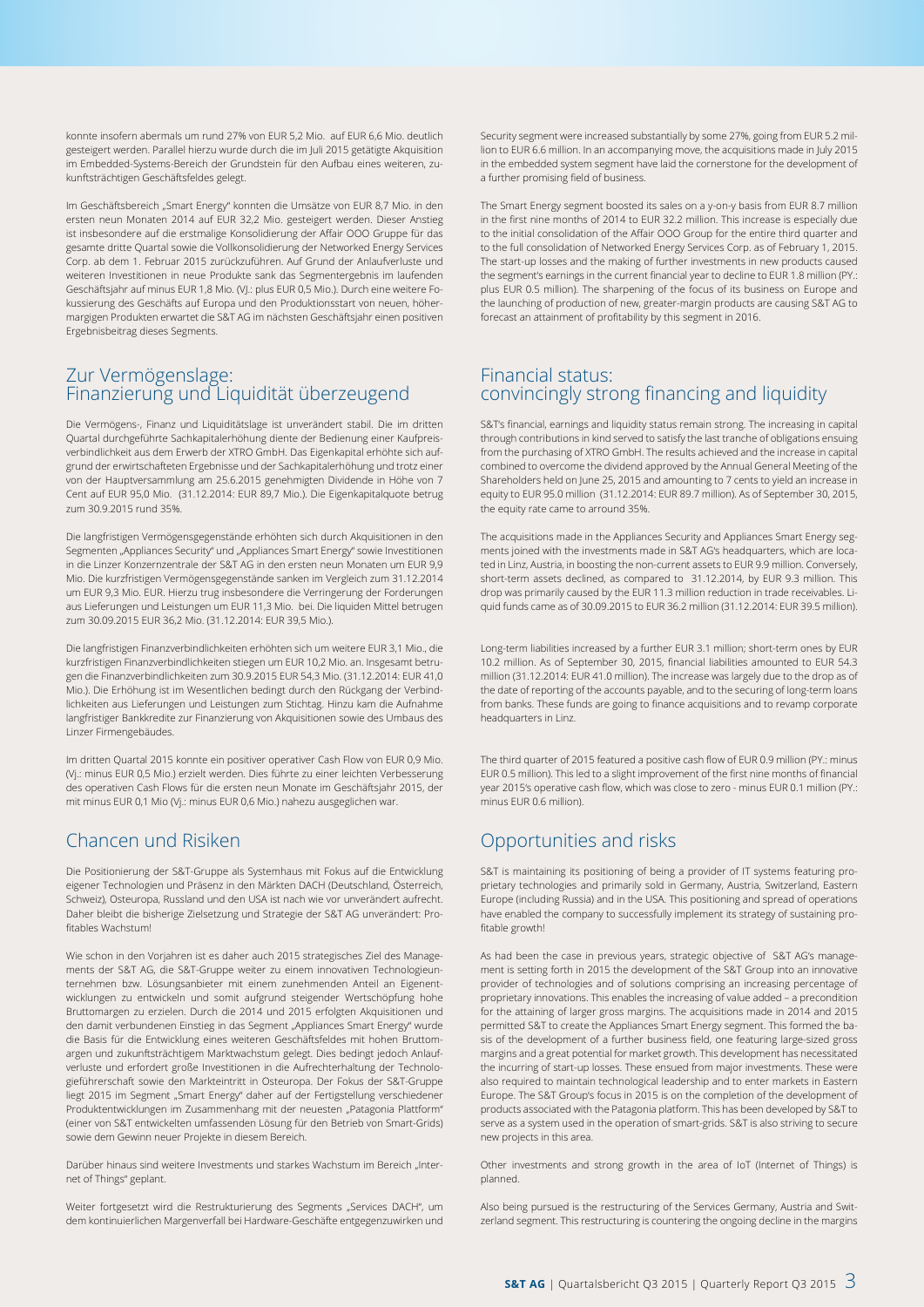## ZUR LAGE | MANAGEMENT REPORT

die Risiken für die S&T-Gruppe aus diesem Geschäftssegment zu reduzieren.

Die volkswirtschaftlichen Rahmenbedingungen für die Absatzmärkte der S&T-Gruppe und die damit verbundenen Risiken zeigen nach wie vor ein differenziertes Bild: Während in der DACH-Region und in Teilen Osteuropas nach aktuellen Studien eine leichte Erholung zu erwarten ist, die sich auch bereits im Umsatzanstieg des Segments "Services EE" widerspiegelt, muss in den südlichen Teilen Osteuropas und in Russland aufgrund der wirtschaftlichen und politischen Unsicherheit nach wie vor mit nur geringem oder negativem Wachstum gerechnet werden. In Russland ist bei Fortbestehen der Ukraine-Krise und Aufrechterhaltung der EU-Sanktionen im Jahr 2015 von einer Verschlechterung der wirtschaftlichen Rahmenbedingungen auszugehen. Das Segment "Appliances Smart Energy" weist hingegen auf Grund der gesetzlichen Vorgaben und Förderungen der EU in den nächsten Jahren ein großes Wachstumspotential, insbesondere in Osteuropa, auf. Hier bestehen allfällige Risiken im Bereich der Produktentwicklung sowie der Marktakzeptanz neuer Produkte.

realizable in the Hardware business. It is also being undertaken to reduce the risks to which the S&T Group is exposed in this segment of business.

The economies of the markets in which the S&T Group operates and the risks ensuing from them are showing a variety of trends. Currently forecast is for Germany, Austria, Switzerland and parts of Eastern Europe to experience a modest upswing. This rise is already manifesting itself – as sales increases in the business done by the Services Eastern Europe segment. Conversely, the economic and political uncertainties being experienced by parts of Eastern Europe and in Russia are giving rise to forecasts of low or negative growth there. Russia is expected to have to continue to deal with the Ukraine crisis and with the maintenance of the sanctions imposed by the EU in 2015. These factors will worsen Russia's economic conditions. The Appliances Smart Energy's great potential for growth stems from legal stipulations and from support forthcoming from the EU. The only risks faced by the segment are those possibly in the areas of product development and the market's acceptance of its new products.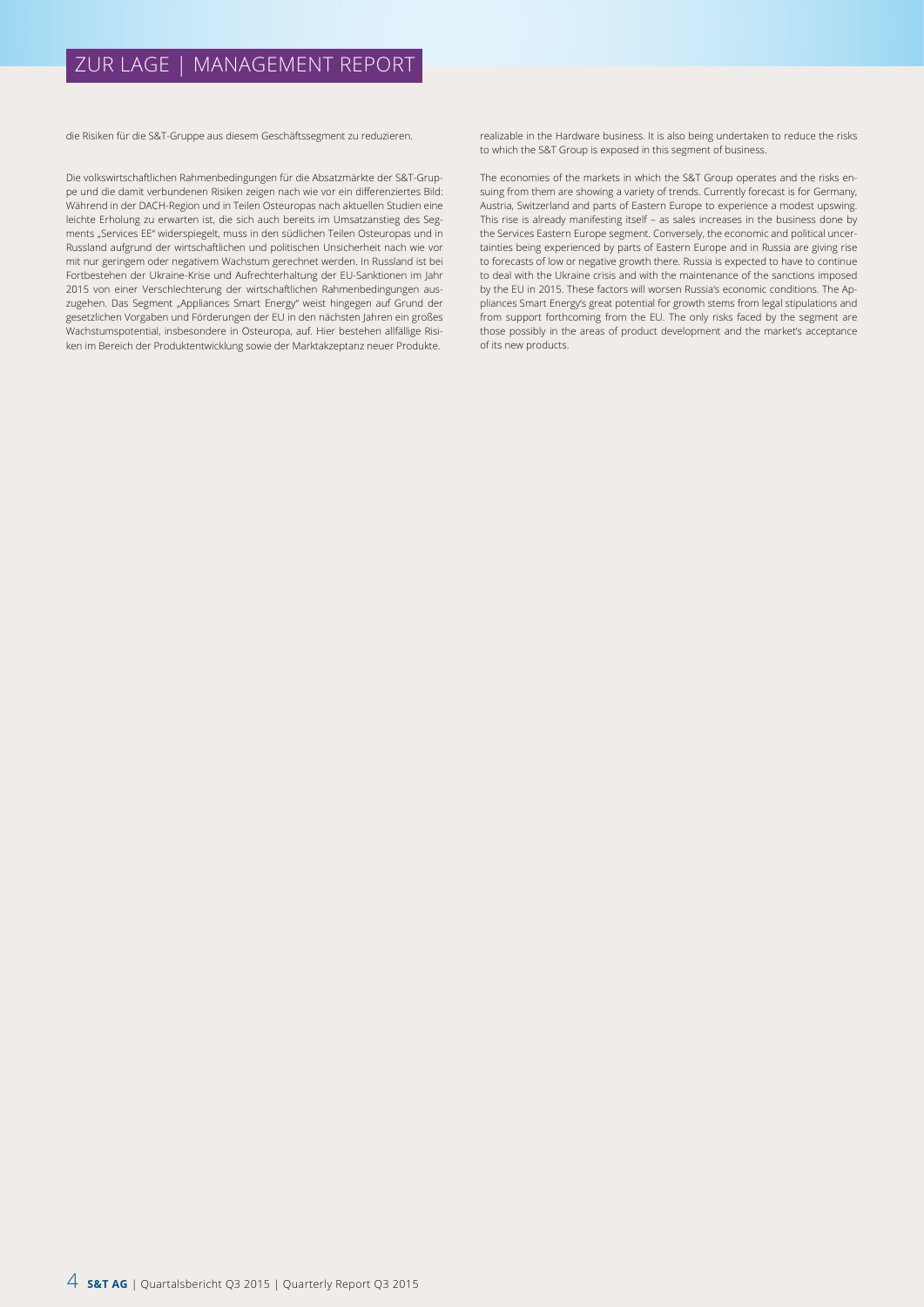| Konzern-Gewinn- und Verlustrechnung   Consolidated income statement                                                                                          | 01-09/2015<br><b>TEUR</b> | 01-09/2014<br><b>TEUR</b> | 07-09/2015<br><b>TEUR</b> | 07-09/2014<br><b>TEUR</b> |
|--------------------------------------------------------------------------------------------------------------------------------------------------------------|---------------------------|---------------------------|---------------------------|---------------------------|
| Umsatzerlöse   Revenues                                                                                                                                      | 302.402                   | 253.631                   | 114.166                   | 88.845                    |
| Aktivierte Entwicklungskosten   Capitalized development costs                                                                                                | 1.767                     | 735                       | 757                       | 204                       |
| Übrige Erträge   Other income                                                                                                                                | 3.796                     | 3.075                     | 1.530                     | 389                       |
| Aufwendungen für Material und sonstige bezogene Leistungen   Expenditures for materials and other services purchased                                         | $-197.549$                | $-168.669$                | $-78.291$                 | $-58.122$                 |
| Personalaufwand   Personnel expenditure                                                                                                                      | $-63.162$                 | $-50.469$                 | $-21.230$                 | $-18.320$                 |
| Abschreibungen   Depreciation and Amortization                                                                                                               | $-5.613$                  | $-4.480$                  | $-1.900$                  | $-1.586$                  |
| Sonstige betriebliche Aufwendungen   Other operating expenditures                                                                                            | $-30.549$                 | $-23.165$                 | $-11.042$                 | $-7.844$                  |
| Ergebnis aus der betrieblichen Tätigkeit   Results from business operations                                                                                  | 11.092                    | 10.658                    | 3.990                     | 3.566                     |
| Finanzerträge   Finance income                                                                                                                               | 263                       | 298                       | 76                        | 115                       |
| Finanzaufwendungen   Finance expenditures                                                                                                                    | $-2.187$                  | $-2.432$                  | $-744$                    | $-827$                    |
| Finanzergebnis   Financial result                                                                                                                            | $-1.924$                  | $-2.134$                  | $-668$                    | $-712$                    |
| Anteil am Ergebnis assoziierter Unternehmen   Result from associated companies                                                                               | 463                       | $\mathbb O$               | $\mathbf{0}$              | $\mathbf{0}$              |
| Ergebnis vor Ertragssteuern   Earnings before taxes                                                                                                          | 9.631                     | 8.524                     | 3.322                     | 2.854                     |
| Ertragsteuern   Income taxes                                                                                                                                 | $-516$                    | $-1.149$                  | $-176$                    | $-411$                    |
| Konzernergebnis   Consolidated income                                                                                                                        | 9.115                     | 7.375                     | 3.146                     | 2.443                     |
| Periodenergebnis zurechenbar den Anteilsinhabern ohne beherrschenden Einfluss<br>Results from the period attributable to owners of non-controlling interests | 1.212                     | 360                       | 668                       | 290                       |
| Periodenergebnis zurechenbar den Anteilsinhabern der Muttergesellschaft<br>Results from the period attributable to owners of interests in parent company     | 7.903                     | 7.015                     | 2.478                     | 2.153                     |
| Ergebnis je Aktie (unverwässert)   Earnings per share (undiluted)                                                                                            | 0,18                      | 0,17                      | 0,06                      | 0,05                      |
| Ergebnis je Aktie (verwässert)   Earnings per share (diluted)                                                                                                | 0,18                      | 0,17                      | 0,06                      | 0,05                      |
| Durchschnittlich im Umlauf befindliche Aktien (in Tausend - unverwässert)<br>Average number of shares in circulation (in thousands of shares - undiluted)    | 43.407                    | 40.245                    | 43.675                    | 42.031                    |
| Durchschnittlich im Umlauf befindliche Aktien (in Tausend - verwässert)<br>Average number of shares in circulation (in thousands of shares - diluted)        | 43.874                    | 40.383                    | 44.234                    | 42.436                    |
| Anzahl Aktien zum Stichtag in Tausend   Number of shares as of balance sheet date (in thousands)                                                             | 43.826                    | 43.271                    | 43.826                    | 43.271                    |

| Konzern-Gesamtperiodenerfolgsrechnung   Statement of comprehensive income                                                                                                                      | 01-09/2015<br><b>TEUR</b> | 01-09/2014<br><b>TEUR</b> | 07-09/2015<br><b>TEUR</b> | 07-09/2014<br><b>TEUR</b> |
|------------------------------------------------------------------------------------------------------------------------------------------------------------------------------------------------|---------------------------|---------------------------|---------------------------|---------------------------|
| Konzernergebnis   Consolidated income                                                                                                                                                          | 9.115                     | 7.375                     | 3.146                     | 2.443                     |
| Beträge, die nicht in die Gewinn- und Verlustrechnung umgegliedert werden<br>Items that will not be reclassified to profit or loss                                                             |                           |                           |                           |                           |
| Neubewertungen gemäß IAS 19   Remeasurement according to IAS 19<br>Gewinne(+)/Verluste(-) aus Neubewertung   Gains(+)/losses(-) from remeasurement                                             | $\Omega$                  | $\Omega$                  | $\Omega$                  | $\Omega$                  |
| Beträge, die ggf. in künftigen Perioden in die Gewinn- und Verlustrechnung umgegliedert werden<br>Items that may be subsequently reclassified to profit or loss                                |                           |                           |                           |                           |
| Unrealisierte Gewinne/Verluste aus der Währungsumrechnung   Unrealized gains/losses from currency translation                                                                                  | 538                       | $-154$                    | $-1.529$                  | $-297$                    |
| Unrealisierte Gewinne/Verluste aus der Zeitwertbewertung von Wertpapieren zur Veräußerung verfügbar<br>Unrealized gains/losses from measurement at fair value of available for sale securities | $\Omega$                  | 51                        | $\Omega$                  | $\Omega$                  |
|                                                                                                                                                                                                | 538                       | $-103$                    | $-1.529$                  | $-297$                    |
| Sonstiges Ergebnis   Other comprehensive income                                                                                                                                                | 538                       | $-103$                    | $-1.529$                  | $-297$                    |
| Konzern-Gesamtperiodenerfolg   Total consolidated results for the period                                                                                                                       | 9.653                     | 7.272                     | 1.617                     | 2.146                     |
| davon entfallen auf   of which attributable to                                                                                                                                                 |                           |                           |                           |                           |
| Anteilsinhaber ohne beherrschenden Einfluss   Owners of non-controlling interests                                                                                                              | 1.212                     | 189                       | 278                       | 131                       |
| Anteilsinhaber der Muttergesellschaft   Owners of interests in parent company                                                                                                                  | 8.441                     | 7.083                     | 1.339                     | 2.015                     |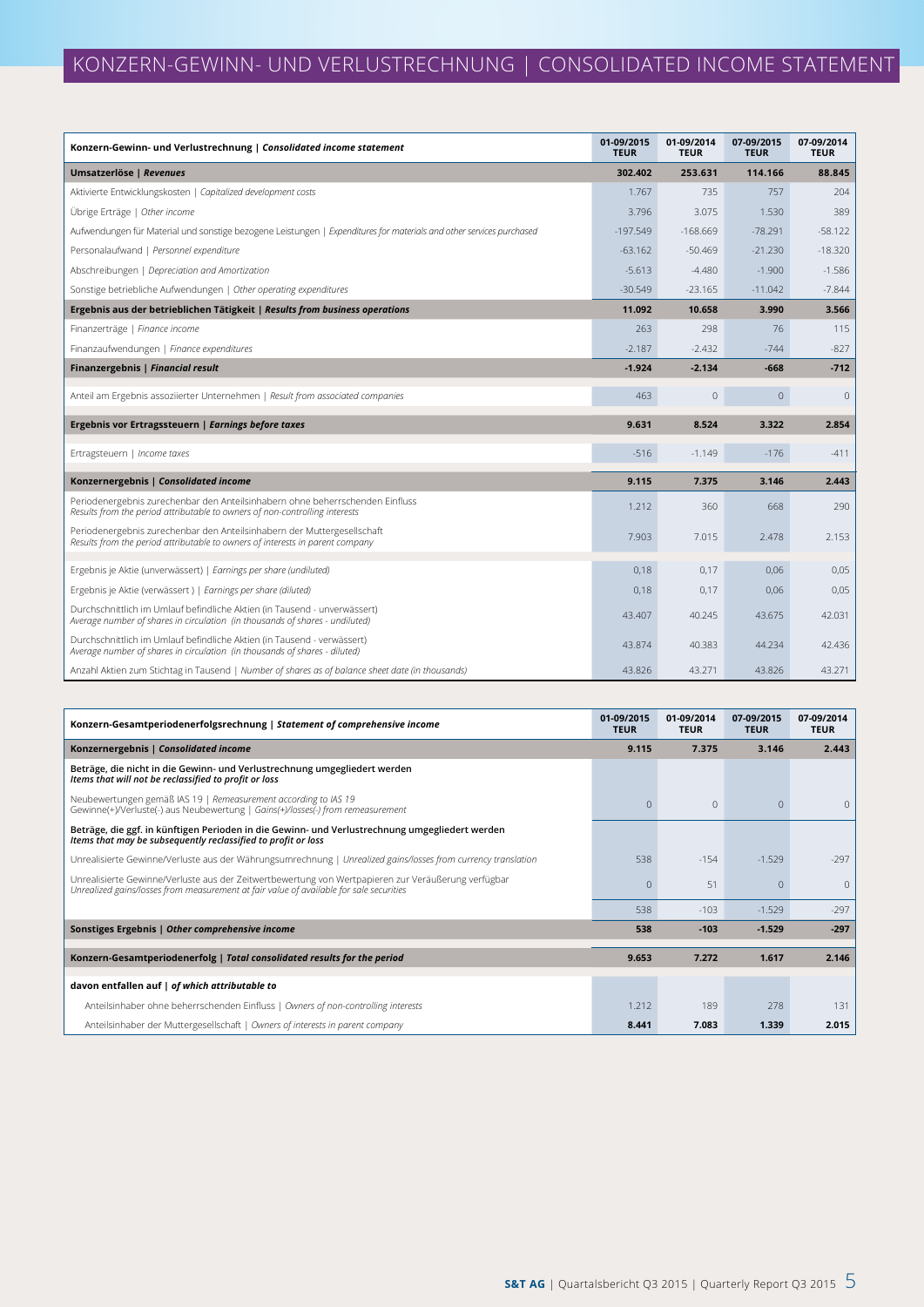| VERMÖGEN   Assets                                                         | 30.09.2015<br><b>TEUR</b> | 31.12.2014<br><b>TEUR</b> |
|---------------------------------------------------------------------------|---------------------------|---------------------------|
| Langfristige Vermögenswerte   Non-current assets                          |                           |                           |
| Sachanlagen   Property, plant and equipment                               | 14.976                    | 11.441                    |
| Immaterielle Vermögenswerte   Intangible assets                           | 63.121                    | 57.093                    |
| Anteile an assoziierten Unternehmen   Investments in associated companies | $\theta$                  | 1.288                     |
| Finanzielle Vermögenswerte   Financial assets                             | 2.369                     | 2.498                     |
| Latente Steuern   Deferred taxes                                          | 15.281                    | 13.564                    |
|                                                                           | 95.747                    | 85.884                    |
| Kurzfristige Vermögenswerte   Current assets                              |                           |                           |
| Vorräte   Inventories                                                     | 32.840                    | 30.008                    |
| Forderungen aus Lieferungen und Leistungen   Trade accounts receivable    | 84,414                    | 95.667                    |
| Sonstige Forderungen und Vermögenswerte   Other receivables and assets    | 24.391                    | 22.033                    |
| Liquide Mittel   Cash and cash equivalents                                | 36.204                    | 39.478                    |
|                                                                           | 177.849                   | 187.186                   |
| <b>SUMME VERMÖGEN   Total assets</b>                                      | 273.596                   | 273.070                   |

| EIGENKAPITAL UND SCHULDEN   Equity and liabilities                                                                                      | 30.09.2015<br><b>TEUR</b> | 31.12.2014<br><b>TEUR</b> |
|-----------------------------------------------------------------------------------------------------------------------------------------|---------------------------|---------------------------|
| Konzerneigenkapital   Equity                                                                                                            |                           |                           |
| Gezeichnetes Kapital   Subscribed capital                                                                                               | 43.826                    | 43.271                    |
| Kapitalrücklage   Capital reserves                                                                                                      | 7.721                     | 8.235                     |
| Angesammelte Ergebnisse   Accumulated results                                                                                           | 43.032                    | 38.314                    |
| Sonstige Eigenkapitalbestandteile   Other reserves                                                                                      | $-2.352$                  | $-2.890$                  |
| Auf die Anteilsinhaber der Muttergesellschaft entfallendes Eigenkapital<br>Equity attributable to owners of interests in parent company | 92.227                    | 86.930                    |
| Anteile ohne beherrschenden Einfluss   Non-controlling interests                                                                        | 2.772                     | 2.797                     |
|                                                                                                                                         | 94.999                    | 89.727                    |
| Langfristige Schulden   Non-current liabilities                                                                                         |                           |                           |
| Langfristige finanzielle Verbindlichkeiten   Non-current financial liabilities                                                          | 29.295                    | 26.147                    |
| Sonstige langfristige Verbindlichkeiten   Other non-current liabilities                                                                 | 12.494                    | 13.181                    |
| Latente Steuern   Deferred taxes                                                                                                        | 1.654                     | 1.455                     |
| Rückstellungen   Provisions                                                                                                             | 2.196                     | 2.305                     |
|                                                                                                                                         | 45.639                    | 43.088                    |
| Kurzfristige Schulden   Current liabilities                                                                                             |                           |                           |
| Kurzfristige finanzielle Verbindlichkeiten   Current financial liabilities                                                              | 25.031                    | 14.807                    |
| Verbindlichkeiten aus Lieferungen und Leistungen   Trade accounts payable                                                               | 59.186                    | 74.153                    |
| Rückstellungen   Provisions                                                                                                             | 2.485                     | 4.562                     |
| Sonstige kurzfristige Verbindlichkeiten   Other current liabilities                                                                     | 46.256                    | 46.733                    |
|                                                                                                                                         | 132.958                   | 140.255                   |
| SUMME EIGENKAPITAL UND SCHULDEN   Total equity and liabilities                                                                          | 273.596                   | 273.070                   |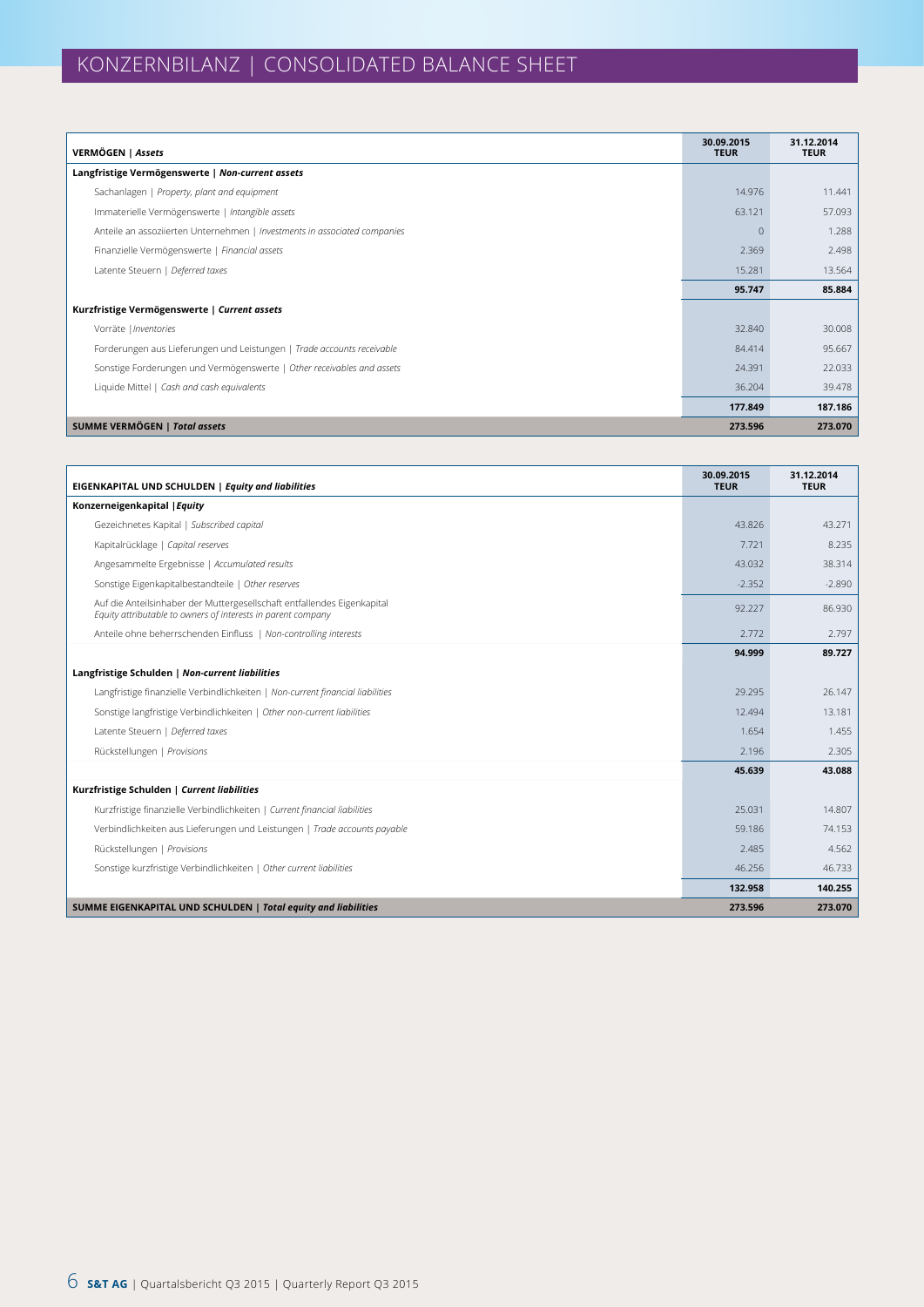# KONZERN-GELDFLUSSRECHNUNG | CONSOLIDATED CASH FLOW STATEMENT

|                                                                                                                                                                                                                                                               | 01-09/2015<br><b>TEUR</b> | 01-09/2014<br><b>TEUR</b> | 07-09/2015<br><b>TEUR</b> | 07-09/2014<br><b>TEUR</b> |
|---------------------------------------------------------------------------------------------------------------------------------------------------------------------------------------------------------------------------------------------------------------|---------------------------|---------------------------|---------------------------|---------------------------|
| Konzern-Cashflow aus betrieblicher Tätigkeit   Cash flows from operating activities                                                                                                                                                                           |                           |                           |                           |                           |
| Ergebnis vor Ertragssteuern   Earnings before taxes                                                                                                                                                                                                           | 9.631                     | 8.524                     | 3.322                     | 2.854                     |
| Abschreibungen   Depreciation and Amortization                                                                                                                                                                                                                | 5.613                     | 4.480                     | 1.900                     | 1.586                     |
| Zinsaufwendungen   Interest expenditures                                                                                                                                                                                                                      | 2.187                     | 2.433                     | 744                       | 828                       |
| Zinserträge und Erträge aus dem Abgang von Finanzanlagen<br>Interest and other income from the disposal of financial assets                                                                                                                                   | $-264$                    | $-298$                    | $-77$                     | $-115$                    |
| Anteil Ergebnis von assoziierten Unternehmen   Result from associated companies                                                                                                                                                                               | $-463$                    | $\mathbf{0}$              | $\mathbf{0}$              | $\mathbf 0$               |
| Zunahme/Abnahme der Rückstellungen   Increase/decrease of provisions                                                                                                                                                                                          | $-4.500$                  | $-2.405$                  | $-1.482$                  | $-249$                    |
| Gewinne/Verluste aus dem Abgang von langfristigen nicht-finanziellen Vermögenswerten<br>Gains/losses from the disposal of non-current non-financial assets                                                                                                    | $-137$                    | $-681$                    | $-38$                     | $-41$                     |
| Veränderung von Vorräten   Changes in inventory                                                                                                                                                                                                               | $-2.795$                  | $-4.554$                  | $-502$                    | $-2.903$                  |
| Veränderung von Forderungen aus Lieferungen und Leistungen   Changes in trade accounts receivable                                                                                                                                                             | 18.167                    | 9.420                     | $-14.167$                 | 2.236                     |
| Veränderung von sonstigen Forderungen und Vermögenswerten   Changes in other receivables and assets                                                                                                                                                           | $-1.946$                  | $-1.430$                  | 1.804                     | 932                       |
| Veränderung von Verbindlichkeiten aus Lieferungen und Leistungen   Changes in trade accounts payable                                                                                                                                                          | $-19.786$                 | $-7.744$                  | 14.411                    | 281                       |
| Veränderung von sonstigen Verbindlichkeiten   Changes in other liabilities                                                                                                                                                                                    | $-2.331$                  | $-5.892$                  | $-3.485$                  | $-5.473$                  |
| Sonstige nicht zahlungswirksame Erträge und Aufwendungen   Other non-cash income and expenditures                                                                                                                                                             | $-1.748$                  | $-1.031$                  | $-1.510$                  | $-167$                    |
| Aus laufender Geschäftstätigkeit erwirtschaftete Zahlungsmittel   Cash and cash equivalents from operations                                                                                                                                                   | 1.628                     | 822                       | 920                       | $-231$                    |
| Gezahlte Ertragssteuern   Income taxes paid                                                                                                                                                                                                                   | $-1.769$                  | $-1.407$                  | 25                        | $-224$                    |
| Netto-Geldfluss aus der operativen Tätigkeit   Net cash flows from operating activities                                                                                                                                                                       | $-141$                    | $-585$                    | 945                       | $-455$                    |
| Konzern-Cashflow aus der Investitionstätigkeit   Cash flows from investing activites                                                                                                                                                                          |                           |                           |                           |                           |
| Erwerb von nicht-finanziellen Vermögenswerten   Purchase of non-financial assets                                                                                                                                                                              | $-7.013$                  | $-3.598$                  | $-3.005$                  | $-1.079$                  |
| Erwerb von Finanzinstrumenten   Purchase of financial instruments                                                                                                                                                                                             | $-135$                    | $\mathbf 0$               | $-135$                    | $\mathbf 0$               |
| Erlöse aus dem Verkauf von nicht finanziellen Vermögenswerten<br>Proceeds from sale of non-financial assets                                                                                                                                                   | 289                       | 1.428                     | 123                       | 645                       |
| Erlöse aus dem Verkauf von Finanzinstrumenten   Proceeds from sale of financial instruments                                                                                                                                                                   | 249                       | 1.079                     | 17                        | 485                       |
| Ein-/Auszahlungen für den Erwerb von Tochterunternehmen abzüglich übernommener Zahlungsmittel und<br>zuzüglich übernommener Kontokorrentverbindlichkeiten<br>Payments to acquire subsidiaries less cash assumed and plus current account liabilities assumed  | $-967$                    | $-3.789$                  | 334                       | $-3.028$                  |
| Einzahlungen für den Verkauf von Tochterunternehmen abzüglich abgegangener Zahlungsmittel und zuzügllich<br>abgegangener Kontokorrentverbindlichkeiten<br>Proceeds from sale of subsidiaries less cash disposed and plus current account liabilities disposed | $\overline{0}$            | -8                        | $\mathbf{0}$              | $\mathbf{0}$              |
| Erwerb Anteile an assoziierten Unternehmen   Purchase of shares in associated companies                                                                                                                                                                       | $\mathbf{0}$              | $-1.260$                  | $\mathbf 0$               | $-1.260$                  |
| Darlehen an assoziierte Unternehmen   Loans to associated companies                                                                                                                                                                                           | $-2.518$                  | $-1.574$                  | $\mathbf{0}$              | $-1.574$                  |
| Zinseinnahmen   Interest income                                                                                                                                                                                                                               | 210                       | 298                       | 31                        | 115                       |
| Netto-Geldfluss aus Investitionstätigkeit   Net cash flows from investing activities                                                                                                                                                                          | $-9.885$                  | $-7.424$                  | $-2.635$                  | -5.696                    |
| Konzern-Cashflow aus der Finanzierungstätigkeit   Cash flows from financing activities                                                                                                                                                                        |                           |                           |                           |                           |
| Aufnahme/Rückzahlung Finanzverbindlichkeiten   Increase/decrease in financial liabilities                                                                                                                                                                     | 9.618                     | 5.065                     | 3.999                     | 5.753                     |
| Gezahlte Zinsen   Interests paid                                                                                                                                                                                                                              | $-2.267$                  | $-2.463$                  | $-408$                    | $-496$                    |
| Dividenden an Anteile ohne beherrschenden Einfluss   Dividends to owners of non-controlling interests                                                                                                                                                         | $-708$                    | $-245$                    | $-701$                    | $-235$                    |
| Dividenden an die Anteilsinhaber der Muttergesellschaft   Dividends to owners of interests in parent company                                                                                                                                                  | $-3.065$                  | $-2.360$                  | $-3.065$                  | $\mathbf{0}$              |
| Kapitalerhöhung (abzüglich Transaktionskosten)   Capital increase less transaction costs                                                                                                                                                                      | $-82$                     | 10.546                    | $-82$                     | 10.546                    |
| Netto-Geldfluss aus der Finanzierungstätigkeit   Net cash flows from financing activities                                                                                                                                                                     | 3.496                     | 10.543                    | $-257$                    | 15.568                    |
| Wechselkursveränderungen   Changes in exchange rates                                                                                                                                                                                                          | 371                       | 166                       | $-1.043$                  | 109                       |
| Veränderung des Finanzmittelbestandes   Changes in financial funds                                                                                                                                                                                            | $-6.159$                  | 2.700                     | $-2.990$                  | 9.526                     |
| Finanzmittelbestand zu Beginn des Geschäftsjahres   Financial funds as of the beginning of the financial year                                                                                                                                                 | 27.492                    | 16.133                    | 24.323                    | 9.307                     |
| Finanzmittelbestand am Ende des Geschäftsjahres<br>Financial funds as of the end of the financial year                                                                                                                                                        | 21.333                    | 18.833                    | 21.333                    | 18.833                    |
| Kontokorrentverbindlichkeiten   Current account liabilities                                                                                                                                                                                                   | 14.499                    | 14.038                    | 14.499                    | 14.038                    |
| Guthaben bei Kreditinstituten mit Verfügungsbeschränkung   Restricted-disposition credit balances at banks                                                                                                                                                    | 372                       | 536                       | 372                       | 536                       |
| Liquide Mittel gesamt   Total liquid funds                                                                                                                                                                                                                    | 36.204                    | 33.407                    | 36.204                    | 33.407                    |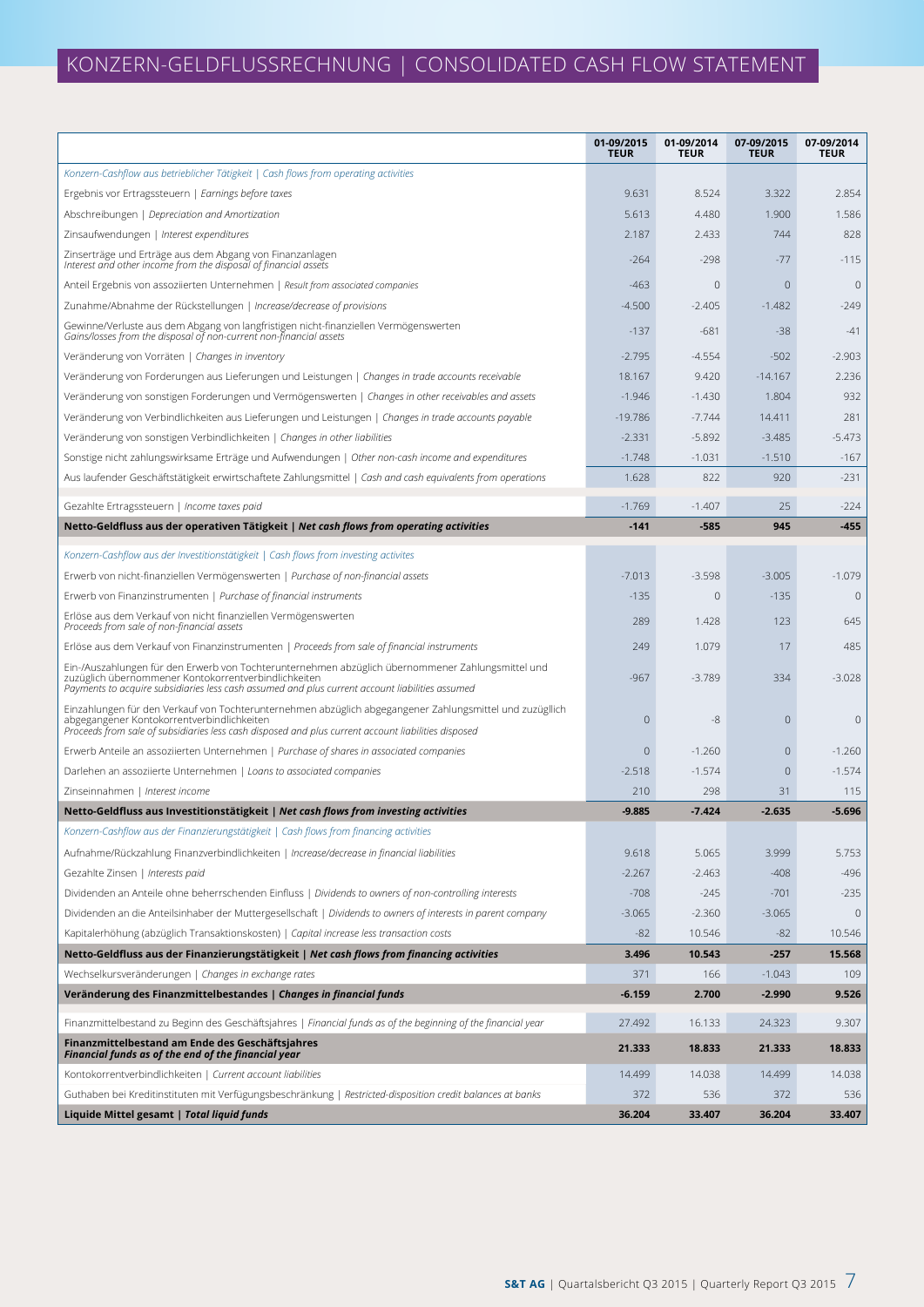|                                                                                  | Auf die Anteilsinhaber der Muttergesellschaft entfallendes Eigenkapital<br>Equity attributable to owners of interests in parent company |                  |                                   |                                           |                | Anteile<br>ohne<br>beherrschenden<br><b>Einfluss</b> | Eigenkapital |
|----------------------------------------------------------------------------------|-----------------------------------------------------------------------------------------------------------------------------------------|------------------|-----------------------------------|-------------------------------------------|----------------|------------------------------------------------------|--------------|
|                                                                                  | Gezeichnetes<br>Kapital                                                                                                                 | Kapitalrücklagen | Angesammelte<br><b>Ergebnisse</b> | Sonstige<br>Eigenkapital-<br>bestandteile | Gesamt         |                                                      |              |
|                                                                                  | Subscribed capital                                                                                                                      | Capital reserves | Accumulated results               | Other reserves                            | Total          | Non-controlling interests                            | Equity       |
|                                                                                  | <b>TEUR</b>                                                                                                                             | <b>TEUR</b>      | <b>TEUR</b>                       | <b>TEUR</b>                               | <b>TEUR</b>    | <b>TEUR</b>                                          | <b>TEUR</b>  |
| Stand 1. Jänner 2014   as of January 1, 2014                                     | 39.337                                                                                                                                  | 2.638            | 27.681                            | $-504$                                    | 69.152         | 2.061                                                | 71.213       |
| Konzern-Gesamtperiodenerfolg<br><b>Total comprehensive income</b>                |                                                                                                                                         |                  |                                   |                                           |                |                                                      |              |
| Konzernergebnis   Consolidated income                                            | $\mathbf 0$                                                                                                                             | $\mathbf 0$      | 7.015                             | $\mathbf 0$                               | 7.015          | 360                                                  | 7.375        |
| Sonstiges Ergebnis   Other comprehensive income                                  | $\mathbf 0$                                                                                                                             | $\mathbf 0$      | $\mathbf{0}$                      | 68                                        | 68             | $-171$                                               | $-103$       |
|                                                                                  | $\mathbf{0}$                                                                                                                            | $\mathbf{0}$     | 7.015                             | 68                                        | 7.083          | 189                                                  | 7.272        |
| Übrige Veränderungen   Other changes                                             |                                                                                                                                         |                  |                                   |                                           |                |                                                      |              |
| Erwerb von Tochterunternehmen<br>Acquisition of subsidiaries                     | $\mathbf 0$                                                                                                                             | $\mathbf 0$      | $\mathbf{0}$                      | $\mathbf 0$                               | $\mathbf{0}$   | 4.265                                                | 4.265        |
| Aktienoptionen   Stock options plan                                              | $\mathbf 0$                                                                                                                             | 38               | $\mathbf 0$                       | $\mathbf 0$                               | 38             | $\overline{0}$                                       | 38           |
|                                                                                  | $\mathbf{0}$                                                                                                                            | 38               | $\mathbf 0$                       | $\mathbf 0$                               | 38             | 4.265                                                | 4.303        |
| Transaktionen mit Anteilseignern<br><b>Transactions with owners of interests</b> |                                                                                                                                         |                  |                                   |                                           |                |                                                      |              |
| Dividenden   Dividends                                                           | $\overline{0}$                                                                                                                          | $\overline{0}$   | $-2.360$                          | $\mathbf{0}$                              | $-2.360$       | $-245$                                               | $-2.605$     |
| Kapitalerhöhung   Capital increase                                               | 3.934                                                                                                                                   | 7.081            | $\mathbf 0$                       | $\mathbf 0$                               | 11.015         | $\mathbf 0$                                          | 11.015       |
| Transaktionskosten   Transaction costs                                           | $\overline{0}$                                                                                                                          | $-469$           | $\overline{0}$                    | $\mathbf{0}$                              | $-469$         | $\overline{0}$                                       | $-469$       |
|                                                                                  | 3.934                                                                                                                                   | 6.612            | $-2.360$                          | $\mathbf{0}$                              | 8.186          | $-245$                                               | 7.941        |
| Stand 30.September 2014<br>as of September 30, 2014                              | 43.271                                                                                                                                  | 9.288            | 32.336                            | $-436$                                    | 84.459         | 6.270                                                | 90.729       |
| Stand 1.Jänner 2015   as of January 1, 2015                                      | 43.271                                                                                                                                  | 8.235            | 38.314                            | $-2.890$                                  | 86.930         | 2.797                                                | 89.727       |
| Konzern-Gesamtperiodenerfolg<br><b>Total comprehensive income</b>                |                                                                                                                                         |                  |                                   |                                           |                |                                                      |              |
| Konzernergebnis   Consolidated income                                            | $\mathbf 0$                                                                                                                             | $\mathbf 0$      | 7.903                             | $\mathbf 0$                               | 7.903          | 1.212                                                | 9.115        |
| Sonstiges Ergebnis   Other comprehensive income                                  | $\overline{0}$                                                                                                                          | $\overline{0}$   | $-120$                            | 538                                       | 418            | 22                                                   | 440          |
|                                                                                  | $\bf{0}$                                                                                                                                | $\mathbf{0}$     | 7.783                             | 538                                       | 8.321          | 1.234                                                | 9.555        |
| Übrige Veränderungen   Other changes                                             |                                                                                                                                         |                  |                                   |                                           |                |                                                      |              |
| Erwerb von Tochterunternehmen<br>Acquisition of subsidiaries                     | $\overline{0}$                                                                                                                          | $\overline{0}$   | $\overline{0}$                    | $\mathbf 0$                               | $\overline{0}$ | $-491$                                               | $-491$       |
| Aktienoptionen   Stock options plan                                              | 35                                                                                                                                      | 186              | $\overline{0}$                    | $\mathbf 0$                               | 221            | $\mathbf{0}$                                         | 221          |
| Transaktionen mit Anteilseignern<br><b>Transactions with owners of interests</b> | 35                                                                                                                                      | 186              | $\mathbf 0$                       | $\pmb{0}$                                 | 221            | $-491$                                               | $-270$       |
| Dividenden   Dividends                                                           | $\mathsf{O}\xspace$                                                                                                                     | $\mathbf{0}$     | $-3.065$                          | $\sqrt{0}$                                | $-3.065$       | $-768$                                               | $-3.833$     |
| Kapitalerhöhung aus Sacheinlage<br>Capital increase in contribution in kind      | 520                                                                                                                                     | $-520$           | $\overline{0}$                    | $\mathbf{0}$                              | $\mathbf{0}$   | $\overline{0}$                                       | $\mathbf{0}$ |
| Transaktionskosten   Transaction costs                                           | $\overline{0}$                                                                                                                          | $-180$           | $\overline{0}$                    | $\overline{0}$                            | $-180$         | $\overline{0}$                                       | $-180$       |
|                                                                                  | 520                                                                                                                                     | $-700$           | $-3.065$                          | $\bf{0}$                                  | $-3.245$       | $-768$                                               | $-4.013$     |
| Stand 30. September 2015<br>as of September 30, 2015                             | 43.826                                                                                                                                  | 7.721            | 43.032                            | $-2.352$                                  | 92.227         | 2.772                                                | 94.999       |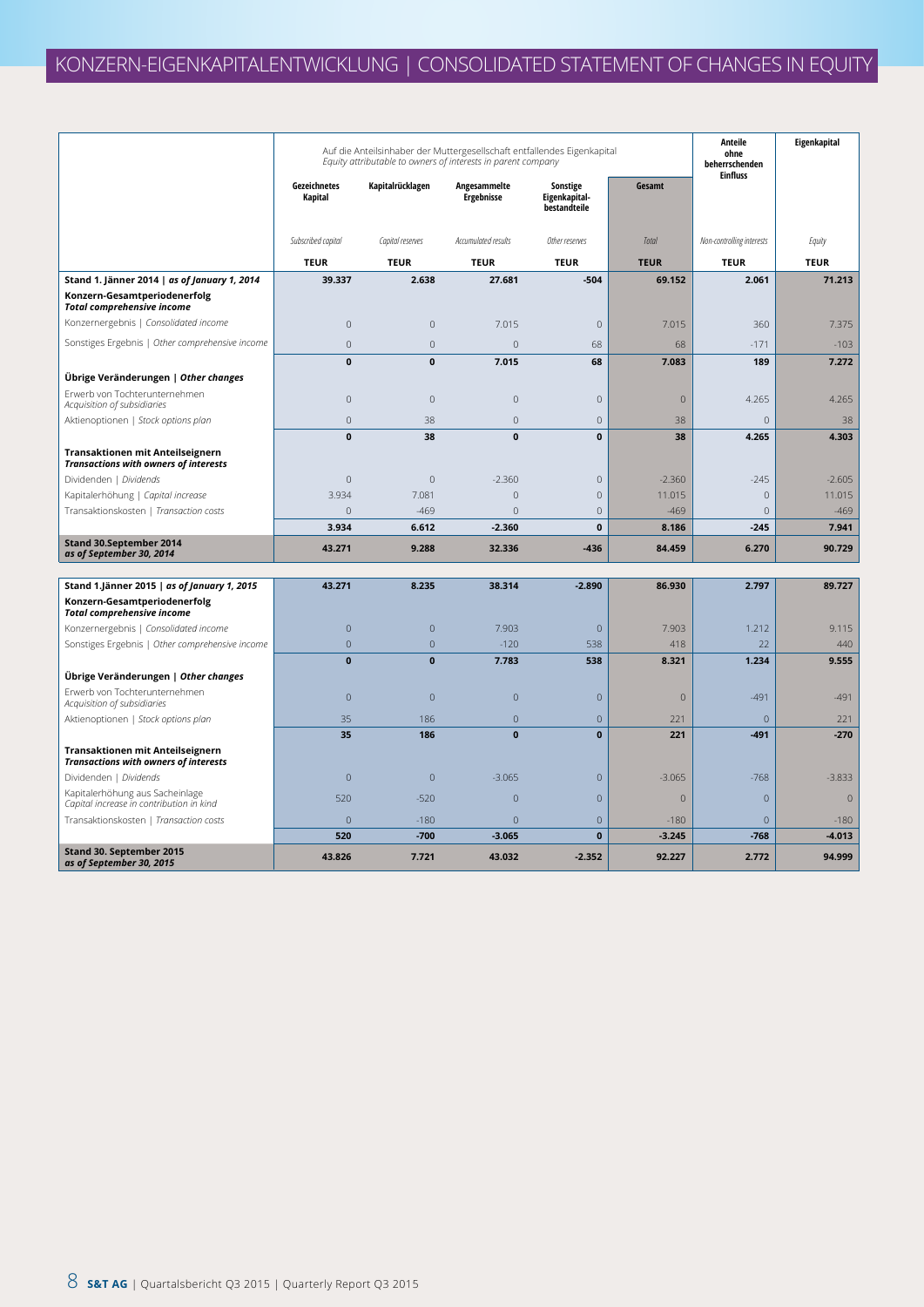#### Grundsätze der Rechnungslegung

Der Konzernzwischenabschluss zum 30. September 2015 der S&T AG wurde in Übereinstimmung mit den Rechnungslegungsstandards des International Accounting Standards Board (IASB), den International Financial Reporting Standards (IFRS), wie sie in der EU anzuwenden sind, erstellt. Die Bilanzierungs- und Bewertungsgrundsätze vom Jahresabschluss zum 31. Dezember 2014 wurden unverändert angewandt. Der Konzernzwischenabschluss zum 30. September 2015 wurde weder geprüft noch einer prüferischen Durchsicht unterzogen.

Soweit nicht anders vermerkt, werden alle Beträge in Tausend Euro (TEUR) angegeben.

#### Änderungen im Konsolidierungskreis

In den ersten neun Monaten des Geschäftsjahres 2015 hat sich die Anzahl der vollkonsolidierten Unternehmen wie folgt entwickelt:

#### Principles of financial reporting

These preliminary consolidated accounts as of September 30, 2015 of S&T AG were compiled in accordance with the International Financial Reporting Standards (IFRS) created by the International Accounting Standards Board (IASB), as they are to be applied in the EU. They evince no alterations in accounting principles and methods vis-à-vis those applied to the formulation of the consolidated financial statements as of December 31, 2014. S&T's consolidated accounts as of September 30, 2015 have been neither officially audited nor reviewed by an auditor.

Unless otherwise indicated, all figures are in thousands of euros (TEUR).

#### Alterations in companies consolidated into the Group

The number of fully-consolidated companies in the Group changed as shown below in the first nine months of the 2015 financial year:

| Konzerngesellschaften (Anzahl)   Group companies (number)                                                              | 2015 |
|------------------------------------------------------------------------------------------------------------------------|------|
| Anzahl der voll konsolidierten Gesellschaften 1. Jänner   Number of fully-consolidated companies as of January 1       | 42   |
| Gründungen   Companies founded                                                                                         |      |
| Anderung Konsolidierungsart   Change in consolidation rule                                                             |      |
| Unternehmenserwerbe   Companies acquired                                                                               |      |
| Verschmelzungen von Konzerngesellschaften   Merger of Group companies                                                  | $-2$ |
| Anzahl der vollkonsolidierten Gesellschaften 30. September   Number of fully-consolidated companies as of September 30 | 45   |

#### Neugründung XTRO GmbH, Linz, Österreich

Mit Gesellschaftsvertrag vom 26. März 2015 wurde die XTRO GmbH mit Sitz in Linz, Österreich, errichtet. Die Eintragung der Gesellschaft in das zuständige Firmenbuch erfolgte am 31. März 2015. 52% der Geschäftsanteile an der XTRO GmbH werden von der XTRO IT Solutions GmbH, Linz, Österreich, gehalten. Unternehmensgegenstand ist die Erbringung von IT-Dienstleistungen, der Handel mit IT-Produkten sowie die Erbringung sonstiger Dienstleistungen.

#### Änderung der Konsolidierungsart Networked Energy Services Corp., Fargo, USA

Mit Kaufvertrag vom 21. Jänner 2015 hat die S&T AG mit Wirkung zum 31. Jänner 2015 weitere 20% an der Networked Energy Services Corp. (NES) erworben und hält nunmehr 65% der Geschäftsanteile. Die ausschließlich fixe Kaufpreiskomponente für den 20%-Anteil belief sich auf TEUR 776 (TUSD 880).

Die Networked Energy Services Corp. wurde bisher als assoziiertes Unternehmen at-equity in den Konzernabschluss der S&T AG einbezogen. Aufgrund der Erlangung der Beherrschung zum 31. Jänner 2015 erfolgte ab diesem Zeitpunkt der Übergang der Konsolidierungsart auf Vollkonsolidierung.

Der Anteil am Ergebnis assoziierter Unternehmen beläuft sich auf TEUR 463, davon entfallen TEUR -489 auf den laufenden Ergebnisanteil bis zum Zeitpunkt der Änderung der Konsolidierungsart auf Vollkonsolidierung, TEUR +952 entfallen auf den Gewinn aus der den Regelungen des IFRS 3 folgenden, ergebniswirksamen Erfassung zum beizulegenden Zeitwert der bisher gehaltenen Anteile im Rahmen des Übergangs der Beherrschung.

Gegenüber der vorläufigen Kaufpreisallokation zum 31. März 2015 wurde, wie bereits im Zwischenabschluss zum 30. Juni 2015, die Beteiligung zum beizulegenden Zeitwert erfasst, woraus sich im Wesentlichen Änderungen des Ergebnisses aus assoziierten Unternehmen, des Firmenwertes sowie der Anteile ohne beherrschenden Einfluss ergaben. Zudem wurde der in den Langfristigen Vermögenswerten enthaltene Firmenwert aus dem Erwerb des Echelon-Geschäftes eliminiert und mit dem Firmenwert aus der Kaufpreisallokation zusammengefasst.

Die erworbenen Vermögenswerte und Schulden wurden im Rahmen des erstmaligen Ansatzes im Konzernabschluss mit den folgenden vorläufigen beizulegenden Zeitwerten erfasst:

#### Founding of XTRO GmbH, Linz, Austria

The conclusion of articles of association on March 26, 2015 led to the founding of XTRO GmbH. Its headquarters are in Linz, Austria. The entering of the company into the corporate registry responsible for it took place on March 31, 2015. 52% of the shares in XTRO GmbH are held by XTRO IT Solutions GmbH, Linz, Austria. The company's businesses are the supplying of IT and other services and the trading in IT products.

Alteration of the nature of consolidation of Networked Energy Services Corp., Fargo, USA In a purchase contract dated January 21, 2015, and taking effect as of January 31, 2015, S&T AG acquired a further 20% of Networked Energy Services Corp. (NES). It now holds 65% of the latter's shares. The components of the price of purchase of the 20% stake are exclusively fixed in nature. This price came to TEUR 776 (TUSD 880).

As befitting its status of being an associated company, Networked Energy Services Corp. had been consolidated at equity in the consolidated financial accounts of S&T AG. The gaining of control as of January 31, 2015 made this date that of the time of transformation of the nature of consolidation into full consolidation.

The share held in associated companies amounted to TEUR 463, of which TEUR -489 is attributable to current share of earnings until the time of alteration of the nature of consolidation to being fully-consolidated, with TEUR +952 accruing to a recognition at fair value of stakes previously held and necessitated by the transfer of control. The ensuing profits were constituted in accordance with IFRS 3 and impacted upon earnings.

As compared to the purchase price allocation as of March 31, 2015, the financial accounts, as was the case in the preliminary accounts as of June 30, 2015, report the stake at fair value. This gave rise to alterations, with these primarily comprising the figures reported on results from associated companies, on goodwill, and on shares without controlling influence. A further move was the elimination of the goodwill contained in the non-current assets and resulting from the purchasing of Echelon's business. This was joined with the goodwill arising from the adjustment of purchase price.

The assets and liabilities acquired were initially recognized in the consolidated financial accounts at the following fair values:

| Erworbenes Nettovermögen   Net assets acquired                                                                             | in TEUR  |
|----------------------------------------------------------------------------------------------------------------------------|----------|
| Liquide Mittel   Cash and cash equivalents                                                                                 | 1.295    |
| Langfristige Vermögenswerte   Non-current assets                                                                           | 2.372    |
| Forderungen aus Lieferungen und Leistungen (Nominalwert TEUR 3.458)   Trade accounts receivable (nominal value TEUR 3.458) | 3.100    |
| Forderungen gegenüber verbundenen Unternehmen   Accounts receivable from affiliated companies                              | 3.750    |
| Sonstige Forderungen und Vermögenswerte   Other receivables and assets                                                     | 107      |
| Passive latente Steuern   Deferred tax liabilities                                                                         | $-412$   |
| Verbindlichkeiten aus Lieferungen und Leistungen   Trade accounts payable                                                  | $-443$   |
| Verbindlichkeiten gegenüber verbundenen Unternehmen   Accounts payable to affiliated companies                             | $-6.655$ |
| Sonstige kurzfristige Verbindlichkeiten   Other current liabilities                                                        | $-4.930$ |
| Sonstige langfristige Verbindlichkeiten   Other non-current liabilities                                                    | $-914$   |
| Nettovermögen zum beizulegenden Zeitwert   Net assets acquired                                                             | $-2.730$ |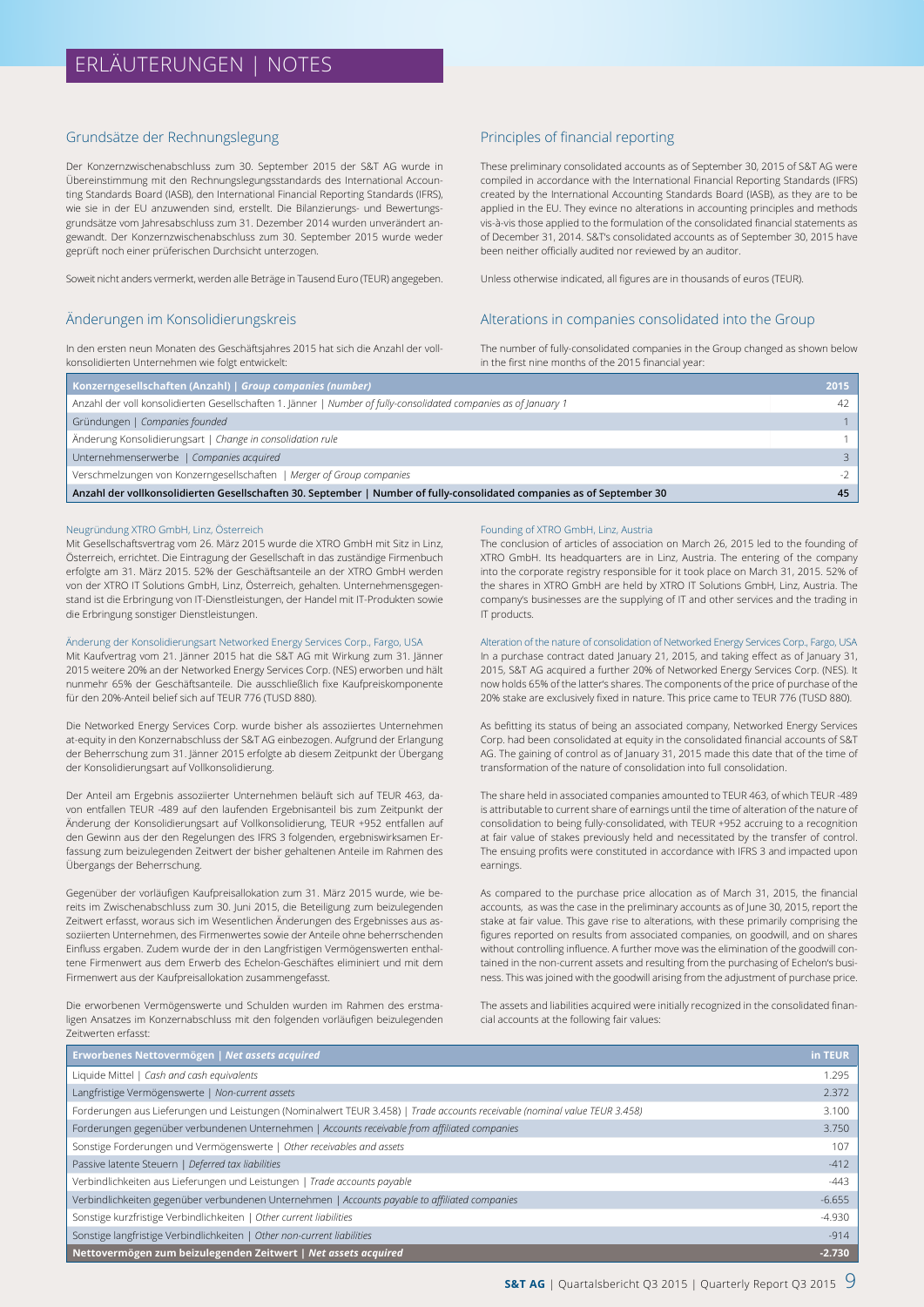## ERLÄUTERUNGEN | NOTES

| Geschäfts- oder Firmenwert   Goodwill                                                                                 | in TEUR |
|-----------------------------------------------------------------------------------------------------------------------|---------|
| Übertragene Gegenleistung   Total consideration                                                                       | 2.530   |
| Zum anteiligen Nettovermögen bewertete Anteile ohne beherrschenden Einfluss   Non-controlling interests at fair value | -956    |
| Nettovermögen zum beizulegenden Zeitwert   Net assets at fair value                                                   | 2.730   |
| Geschäfts- oder Firmenwert   Goodwill                                                                                 | 4.304   |

Der sich aus der Kaufpreisallokation ergebende vorläufige Geschäfts- oder Firmenwert wurde dem Segment "Appliances Smart-Energy" zugeordnet.

Die Analyse des Zahlungsmittelflusses aufgrund des Erwerbs der insgesamt 65% Anteile stellt sich wie folgt dar:

The preliminary goodwill resulting from the purchase price allocation was assigned to the "Appliances Smart Energy" segment.

The analysis of the cash flow incurring through the purchasing of a total of 65% of the shares revealed the following:

| Nettozahlungsmittelfluss $\vert$ Net flow of cash                                                   | in TEUR  |
|-----------------------------------------------------------------------------------------------------|----------|
| Kaufpreis in bar beglichen   Purchase price paid in cash                                            | -2.326   |
| Mit dem Tochterunternehmen übernommene Zahlungsmittel   Cash assumed through takeover of subsidiary | 1.295    |
| <b>Cashflow aus Investitionstätigkeit</b> $\sqrt{ }$ Cash flow from investing activities            | $-1.031$ |

Die NES hat seit dem Zeitpunkt der Vollkonsolidierung TEUR 15.191 zum Konzernumsatz und TEUR 1.183 zum Konzernergebnis beigetragen. Wäre die Vollkonsolidierung zum 1. Jänner 2015 erfolgt, hätte sich der Konzernumsatz um TEUR 253 und das Konzernergebnis um TEUR –1.131 verändert. Saisonale Effekte waren ursächlich für schwache Umsätze im Jänner 2015.

Am 8. April 2015 hat die S&T AG mit der Networked Energy Services Corp., Fargo, USA, einen Optionsvertrag über die von der S&T AG unmittelbar gehaltenen Geschäftsanteile an der ubitronix system solutions gmbh geschlossen. Die bis 31. Dezember 2018 gültige Call-Option, mit Networked Energy Services Corp. als Käufer, sieht vor, dass der von S&T AG gehaltene 51%-Anteil an der ubitronix system solutions gmbh durch die Ausgabe von 680 Aktien der Networked Energy Services Corp. erworben werden kann.

Mit Abtretungsvertrag vom 14. April 2015 hat Networked Energy Services Corp. den von konzernfremden Gesellschaftern gehaltenen 49%-Anteil an der ubitronix system solutions gmbh, Hagenberg, Österreich, erworben. Die Gegenleistung der Networked Energy Services Corp. bestand in Form einer Anteilsgewährung durch Ausgabe neuer Aktien im Ausmaß von 14,05% des Aktienkapitals.

Aufgrund der Erhöhung des Aktienkapitals reduzierte sich der von der S&T AG gehaltene Anteil an der NES von bisher 65,00% auf 55,87%.

Sowohl die Networked Energy Services Corp., als auch die ubitronix system solutions gmbh werden nach Abschluss dieser Umstrukturierungen weiterhin im Rahmen der Vollkonsolidierung in den Konzernabschluss der S&T AG einbezogen. Eine Auswirkung zeigt sich lediglich in der Reduktion der Anteile ohne beherrschenden Einfluss an der ubitronix system solutions gmbh.

Mit Gesellschafterbeschluss vom 14. April 2015 wurde die ubitronix system solutions gmbh in Networked Energy Services GmbH umbenannt sowie der Sitz der Gesellschaft nach Linz verlegt. Die beschlossenen Änderungen der ubitronix system solutions gmbh wurden am 1. Mai 2015 im zuständigen Firmenbuch des Registergerichts eingetragen.

#### Erwerb von 100% der Anteile an der Roding Embedded GmbH, Deutschland

Am 8. Juni 2015 hat die S&T embedded GmbH, München, Deutschland, eine 100% ige Tochtergesellschaft der S&T AG, einen Kauf- und Abtretungsvertrag über den Erwerb sämtlicher Geschäftsanteile an der Roding Embedded GmbH, Roding, Deutschland, geschlossen. Der Kaufpreis der Geschäftsanteile beläuft sich auf TEUR 1.550. Die Roding Embedded GmbH wird ab dem 1. Juli 2015 erstmals in den Konzernabschluss der S&T AG einbezogen, da ab diesem Zeitpunkt die im IFRS 10 definierten Kriterien über das Vorliegen der Beherrschung erfüllt waren.

Die Roding Embedded entwickelt, fertigt und vertreibt Embedded-Computer und Embedded-Systeme für OEMs (Original Equipment Manufacturer) und ist somit am Markt für Embedded-Produkte und Systeme als Anbieter tätig. Embedded-Computer stellen "eingebettete" Maschinen oder Panel/PCs dar, welche besondere Umwelt- und Kundenanforderungen erfüllen müssen und sich speziell durch Langlebigkeit und Robustheit auszeichnen. Mit dem Erwerb der Roding Embedded hat die S&T Embedded Kompetenz im Engeneering von IT-Hardware erworben, die bislang nicht zur Verfügung stand bzw. extern bezogen werden musste.

Die erworbenen Vermögenswerte und Schulden wurden im Rahmen der Erstkonsolidierung im Konzernabschluss mit folgenden vorläufigen beizulegenden Zeitwerten erfasst:

Since having been fully consolidated, NES has contributed TEUR 15,191 to consolidated sales and TEUR 1.183 to the consolidated income. Had the full consolidation taken place as of January 1, 2015, consolidated sales would have been increased by TEUR 253, and the consolidated income would have decreased by TEUR 1,131. Seasonal effects were responsible for the weak sales recorded in January , 2015.

On April 8, 2015, S&T concluded with Networked Energy Services Corp., Fargo, USA, an option for it to acquire the shares directly held by S&T AG in ubitronix system solutions gmbh. Valid until December 31, 2018, the call option, according to which Networked Energy Services Corp. is to be the purchaser, stipulates that S&T AG's 51% stake in ubitronix system solutions gmbh can be acquired through Networked Energy Services Corp.'s issuance of 680 shares.

The contract of transfer dated April 14, 2015 caused Networked Energy Services Corp. to acquire the 49% share held by parties not forming part of the Group in ubitronix system solutions gmbh, Hagenberg, Austria. The consideration supplied by Networked Energy Services Corp. comprised the granting of shares. This was satisfied through the issuance of shares amounting to 14.05% of the share capital.

The increase in share capital caused the stake held by S&T AG in NES to decline from 65.00% to 55.87%.

Both Networked Energy Services Corp. and ubitronix system solutions gmbh will continue to be upon conclusion of this restructuring fully-consolidated into the consolidated financial accounts of S&T AG. The only effect is the reduction in the shares not holding controlling influence in ubitronix system solutions gmbh.

A shareholders' resolution dated April 14, 2015 caused ubitronix system solutions gmbh to be renamed Networked Energy Services GmbH. Its headquarters were moved to Linz. The alterations resolved upon for ubitronix system solutions gmbh were entered on May 1, 2015 into the corporate registry responsible for such at the court of registry.

#### Acquisition of 100% of the shares of Roding Embedded GmbH, Germany

As of June 8, 2015, S&T embedded GmbH, Munich, Germany, which is a 100% subsidiary of S&T AG, entered in a purchasing and cession agreement. It involved the acquisition of all shares in Roding Embedded GmbH, Roding, Germany. The purchase price of the shares came to TEUR 1,550. As of July 1, 2015, Roding Embedded GmbH will be initially consolidated into S&T AG's consolidated accounts. This is due the fulfillment as of this time of the criteria established in IFRS 10 for the existence of control.

Roding Embedded develops, manufactures and distributes embedded computers and systems for OEMs (original equipment manufacturers). The company thus operates as a supplier on the market for embedded products and services. Embedded computers are machines or panels/PCs embedded into IT. They are designed to meet the requirements placed by their operating environments or by customers. They are distinguished by their length and durability of service. Its acquisition of Roding Embedded has equipped S&T Embedded with knowhow in the engineering and embedding of IT hardware. This expertise was not available to the company in some cases. In others, it had to be secured from third parties.

The assets and liabilities acquired were initially recognized in the consolidated financial accounts at the following fair values: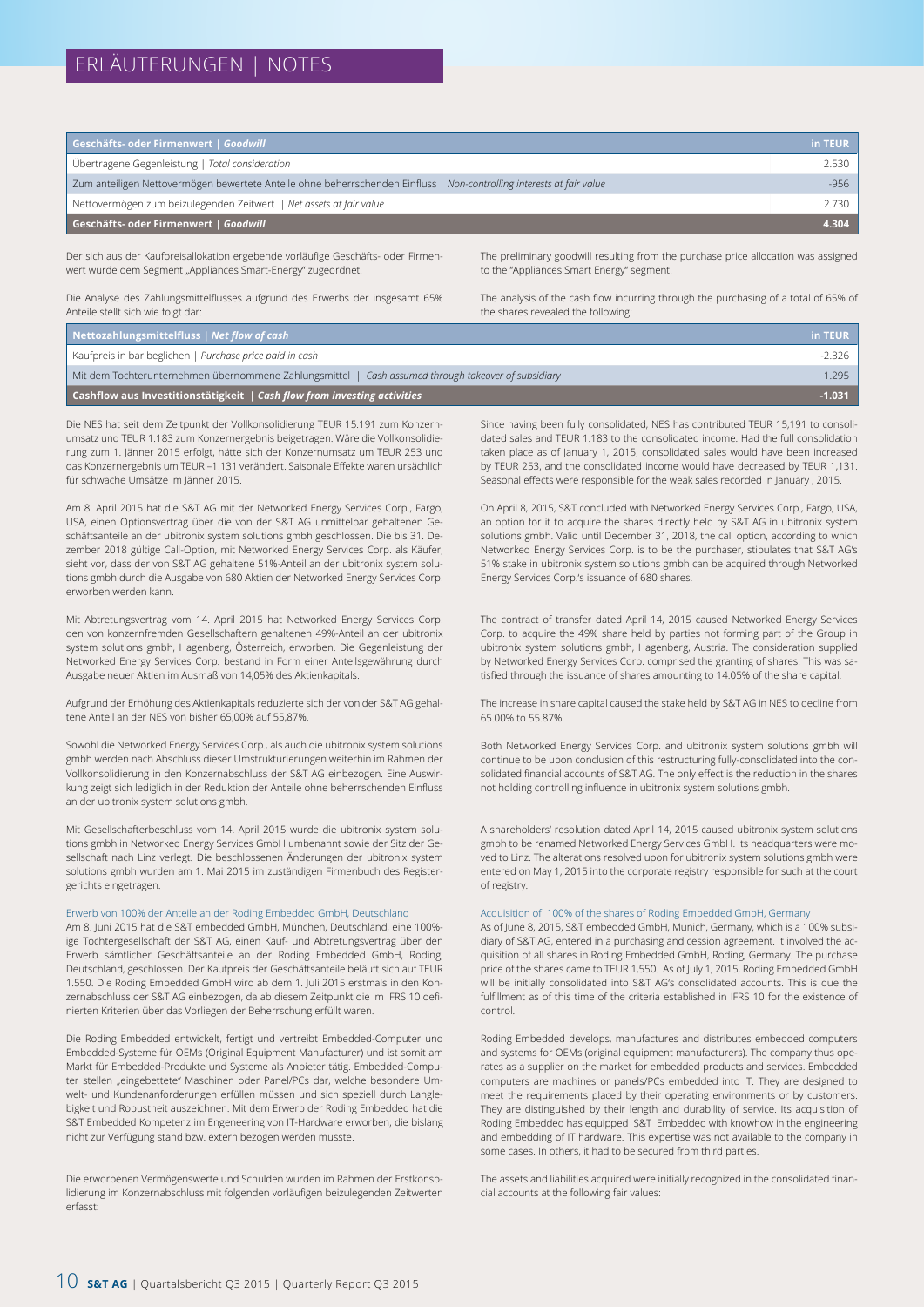| Erworbenes Nettovermögen   Net assets acquired                                                                     | in TEUR |
|--------------------------------------------------------------------------------------------------------------------|---------|
| Liquide Mittel   Cash and cash equivalents                                                                         | 343     |
| Langfristige Vermögenswerte   Non-current assets                                                                   | 238     |
| Forderungen aus Lieferungen und Leistungen (Nominalwert TEUR 9)   Trade accounts receivable (nominal value TEUR 9) | 9       |
| Sonstige Forderungen und Vermögenswerte   Other receivables and assets                                             | 26      |
| Verbindlichkeiten aus Lieferungen und Leistungen   Trade accounts payable                                          | $-139$  |
| Sonstige kurzfristige Verbindlichkeiten   Other current liabilities                                                | $-66$   |
| Nettovermögen zum beizulegenden Zeitwert   Net assets acquired                                                     | 411     |

| Geschäfts- oder Firmenwert   Goodwill                               | in TEUR |
|---------------------------------------------------------------------|---------|
| Übertragene Gegenleistung   Total consideration                     | 1.550   |
| Nettovermögen zum beizulegenden Zeitwert   Net assets at fair value | $-411$  |
| Geschäfts- oder Firmenwert   Goodwill                               | 1.139   |

Der sich aus der Kaufpreisallokation ergebende vorläufige Geschäfts- oder Firmenwert wurde dem Segment "Appliances Smart-Energy" zugeordnet.

The preliminary goodwill resulting from the purchase price allocation was assigned to the "Appliances Security" segment.

Die Analyse des Zahlungsmittelflusses aufgrund des Unternehmenserwerbs stellt sich wie folgt dar:

The analysis of the cash flow incurring through the purchasing of the company revealed the following:

| Nettozalungsmittelfluss   Net flow of cash                                                         | in TEUR  |
|----------------------------------------------------------------------------------------------------|----------|
| Kaufpreis in bar beglichen   Purchase price paid in cash                                           | $-1.550$ |
| Mit dem Tochterunternehmen übernommene Zahlungsmittel   Cash assumed trough takeover of subsidiary | 343      |
| <b>Cashflow aus Investitionstätigkeit</b> $ $ Cash flow from investing activities                  | $-1.207$ |
| Transaktionskosten des Unternehmenserwerb   Transaction costs from acquisition of company          |          |
| Cashflow aus operativer Tätigkeit   Cash flow from operations                                      | -7       |

Die Roding Embedded hat seit dem Zeitpunkt der Vollkonsolidierung TEUR 233 zum Konzernumsatz und TEUR -98 zum Konzernergebnis beigetragen. Wäre die Vollkonsolidierung zum 1. Jänner 2015 erfolgt, hätte sich der Konzernumsatz um TEUR 366 und das Konzernergebnis um TEUR –151 verändert.

#### Erwerb von 100% der Anteile an der 5p Verwaltungs-GmbH sowie der Anteile an der 5p GmbH & Co. KG, Deutschland

Mit Notariatsakt vom 31. Juli 2015 hat die MAXDATA GmbH, Mendig, Deutschland, eine 100%-ige Tochtergesellschaft der S&T AG, sämtliche Geschäftsanteile an der 5p Verwaltungs-GmbH, Andernach, Deutschland, erworben. Des Weiteren wurden die Kommanditanteile der 5p GmbH & Co. KG, Andernach, Deutschland, übernommen. Der Gesamtkaufpreis beläuft sich auf TEUR 102. Zeitgleich wurde mit Notariatsakt vom 31. Juli 2015 die 5p Verwaltungs-GmbH auf die MAXDATA GmbH, Deutschland, verschmolzen. Durch Ausscheiden der 5p Verwaltungs-GmbH aus der Komplementärstellung der 5p GmbH & Co. KG sind die Vermögensgegenstände der 5p GmbH & Co. KG unmittelbar auf die MAXDATA GmbH angewachsen. Sowohl die 5p Verwaltungs-GmbH als auch die 5p GmbH & Co. KG sind somit erloschen.

Mit dem Erwerb der 5p GmbH & Co. KG hat die MAXDATA GmbH ihren Fokus als Systemhaus weiter ausgebaut. Der Geschäftsbereich umfasst Lösungen und Beratungskompetenz, die mit der zunehmenden Digitalisierung und Vernetzung der IT-Systemtechnik notwendig werden. Die 5p GmbH & Co. KG wurde unmittelbar mit dem Erwerb auf die MAXDATA GmbH verschmolzen. Kostensynergien werden sofort einschlägig, da die Geschäftsbereiche auch räumlich zusammengelegt wurden

Die erworbenen Vermögenswerte und Schulden wurden im Rahmen der Erstkonsolidierung im Konzernabschluss mit folgenden vorläufigen beizulegenden Zeitwerten erfasst:

Since its having been fully consolidated, Roding Embedded has contributed TEUR 233 to consolidated sales and TEUR -98 to consolidated income. Had the full consolidation taken place as of January 1, 2015, consolidated sales would have been changed by TEUR 366, and consolidated income by TEUR –151 .

#### Acquisition of 100% of the shares of 5p Verwaltungs-GmbH and of the shares of 5p GmbH & Co. KG, Germany

In a notarial deed dated July 31, 2015, MAXDATA GmbH, Mendig, Germany, a 100% subsidiary of S&T AG, acquired all of the shares in 5p Verwaltungs-GmbH, Andernach, Germany. Also acquired were the partnership shares in 5p GmbH & Co. KG, Andernach, Germany. The total purchase price amounted to TEUR 102. The issuance of the notarial deed of July 31, 2015 was accompanied by the merger of 5p Verwaltungs-GmbH into MAXDATA GmbH, Germany. The departure by 5p Verwaltungs-GmbH from the position of being a partner in 5p GmbH & Co. KG caused the assets held by 5p GmbH & Co. KG to directly accrue to MAXDATA. This caused the de-registrations of 5p Verwaltungs-GmbH and of 5p GmbH & Co. KG.

The acquisition of 5p GmbH & Co. KG has enabled MAXDATA GmbH to sharpen its focus of being a provider of IT systems. The former 5p is comprised in MAXDATA's business area that provides the solutions and consulting services required to account for the ongoing digitalization and networking of IT systems technologies. Upon having been acquired, 5p GmbH & Co. KG was immediately merged into MAXDATA GmbH. Cost-related synergies will be immediately realized from the sharing of business premises.

The assets and liabilities acquired were initially recognized in the consolidated financial accounts at the following fair values:

| Erworbenes Nettovermögen   Net assets acquired                                                                       | in TEUR         |
|----------------------------------------------------------------------------------------------------------------------|-----------------|
| Liquide Mittel   Cash and cash equivalents                                                                           | 6               |
| Langfristige Vermögenswerte   Non-current assets                                                                     | 5.              |
| Vorräte   Inventories                                                                                                | 36              |
| Forderungen aus Lieferungen und Leistungen (Nominalwert TEUR 34)   Trade accounts receivable (nominal value TEUR 34) | 30 <sup>°</sup> |
| Sonstige Forderungen und Vermögenswerte   Other receivables and assets                                               | 54              |
| Verbindlichkeiten aus Lieferungen und Leistungen   Trade accounts payable                                            | $-100$          |
| Sonstige kurzfristige Verbindlichkeiten   Other current liabilities                                                  | $-68$           |
| Kurzfristige finanzielle Verbindlichkeiten   Current financial liabilities                                           | $-57$           |
| Nettovermögen zum beizulegenden Zeitwert   Net assets acquired                                                       | $-94$           |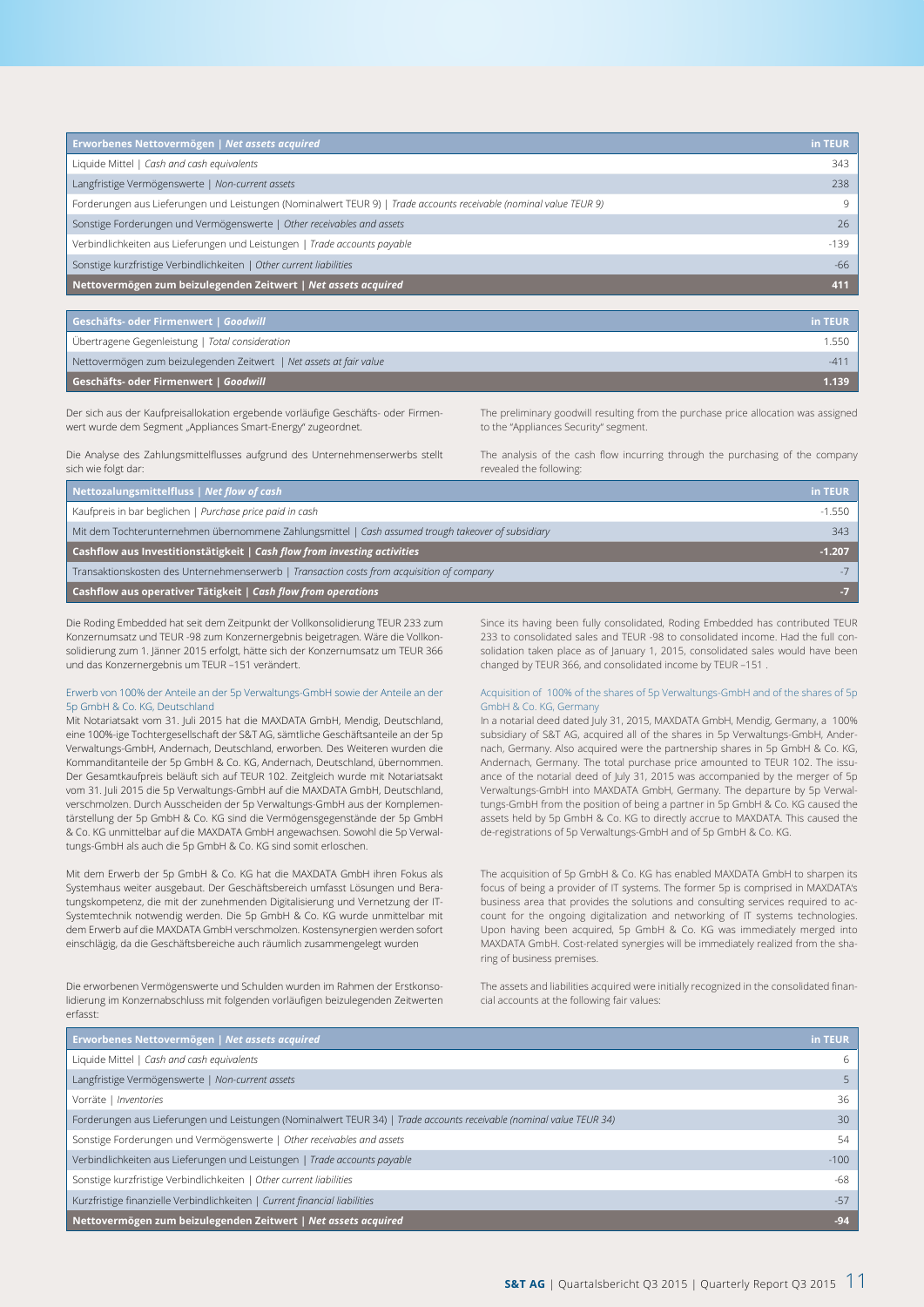## ERLÄUTERUNGEN | NOTES

| Geschäfts- oder Firmenwert   Goodwill                               | in TEUR |
|---------------------------------------------------------------------|---------|
| Übertragene Gegenleistung   Total consideration                     | 102     |
| Nettovermögen zum beizulegenden Zeitwert   Net assets at fair value | 94      |
| Geschäfts- oder Firmenwert   Goodwill                               | 196     |

Der sich aus der Kaufpreisallokation ergebende vorläufige Geschäfts- oder Firmenwert wurde dem Segment "Services DACH" zugeordnet.

Die Analyse des Zahlungsmittelflusses aufgrund des Unternehmenserwerbs stellt sich wie folgt dar:

The preliminary goodwill resulting from the purchase price allocation was assigned to the "Services in Germany, Austria and Switzerland" segment.

The analysis of the cash flow incurring through the purchasing of the company revealed the following:

| Nettozahlungsmittelfluss   Net flow of cash                                                                                                                                 | in TEUR |
|-----------------------------------------------------------------------------------------------------------------------------------------------------------------------------|---------|
| Kaufpreis in bar beglichen   Purchase price paid in cash                                                                                                                    | -22     |
| Mit dem Tochterunternehmen übernommene Zahlungsmittel einschließlich Kontokorrentverbindlichkeiten<br>Cash less financial liabilities assumed trough takeover of subsidiary | -51     |
| Cashflow aus Investitionstätigkeit   Cash flow from investing activities                                                                                                    | $-73$   |

Wäre die Vollkonsolidierung der beiden Gesellschaften zum 1. Jänner 2015 erfolgt, hätte sich der Konzernumsatz um TEUR 307 und das Konzernergebnis um TEUR -99 verändert.

Die im Jahresabschluss um 31.Dezember 2014 dargestellten Kaufpreisallokationen hinsichtlich des Erwerbs der Hener IT-Group GmbH, Österreich, der Affair OOO, Russische Föderation, der S&T Mold srl, Moldawien und der Geschäftseinheit IT Solution und Software Application Business der Quality Business Solutions S.R.L. Rumänien, wurden im zweiten Quartal 2015 finalisiert. Änderungen der vorläufigen Werte, wie im Jahresabschluss zum 31. Dezember 2014 dargestellt, ergaben sich nicht.

#### **Eigenkapital**

Zum 30. September 2015 betrug das Grundkapital der S&T AG TEUR 43.826 (31. Dezember 2014: TEUR 43.271) und ist in 43.826.204 (31. Dezember 2014: 43.271.204) auf Inhaber lautenden Stückaktien ohne Nennbetrag zerlegt.

Die Entwicklung des Grundkapitals stellt sich wie folgt dar:

Had the full consolidation taken place as of January 1, 2015, consolidated sales would have been changed by TEUR 307, and consolidated income by TEUR –99.

The purchase price allocation depicted in the financial accounts for the year ending on December 31, 2014 and involving the purchasing of Hener IT-Group GmbH, Austria, Affair OOO, Russian Federation, S&T Mold srl, Moldova, and the IT solutions and software applications business of Quality Business Solutions S.R.L. Romania, was completed in the second quarter of 2015. This did not yield any changes in the preliminary values carried in the accounts for the year ending on December 31, 2014.

#### **Equity**

As of September 30, 2015, the share capital of S&T AG amounted to TEUR 43,826, (December 31, 2014: TEUR 43,271). The capital is divided into 43,826,204 (December 31, 2014: 43,271,204) non-par value bearer shares.

The company's share capital developed as follows:

|                                                                                        | 2015   | 2014   |
|----------------------------------------------------------------------------------------|--------|--------|
| Gezeichnetes Kapital zum 1. Jänner   Subscribed capital as of January 1                | 43.271 | 39.337 |
| + Barkapitalerhöhung   + Capital increase in cash                                      |        | 3.934  |
| + Kapitalerhöhung aus Sacheinlage   + Capital increase in contribution in kind         | 520    |        |
| + Kapitalerhöhung aus bedingtem Kapital   + Increase in capital by conditional capital | 35     |        |
| Gezeichnetes Kapital zum 30. September   Subscribed capital as of September 30         | 43.826 | 43.271 |

#### **Gezahlte Dividenden**

Die für das Geschäftsjahr 2014 vorgeschlagene Dividende in Höhe von EUR 0,07 je Aktie wurde in der 16. Hauptversammlung vom 25. Juni 2015 beschlossen. Die Zahlung der Dividende erfolgte im dritten Quartal 2015.

#### **Aktienoptionen**

Die Gesellschaft hat zwei Aktienoptionsprogramme für Mitglieder des Vorstands der S&T AG sowie Mitarbeiter der S&T AG und ihrer Konzerngesellschaften beschlossen.

Eine detaillierte Beschreibung des Aktienoptionsprogramms 2014 ist dem Geschäftsbericht 2014 zu entnehmen. Im September 2015 wurden den Vorstandsmitgliedern und leitenden Mitarbeitern der S&T AG sowie den Führungskräften von ausgewählten Konzerngesellschaften auf Grundlage des Aktienoptionsprogramms 2015 insgesamt 530.833 Aktienoptionen gewährt.

Die Laufzeit des Aktienoptionsprogramms 2015 begann mit dem Ausgabetag und endet nach Ablauf von vier Jahren. Die Aktienoptionen können nach Ablauf einer Wartezeit ausgeübt werden. Die Wartezeit beginnt mit dem Ausgabetag und endet nach Ablauf von zwölf Monaten. Die im Aktienoptionsprogramm 2015 definierten Ausübungszeiträume betragen jeweils 20 Börsenhandelstage, jeweils beginnend am zweiten Börsenhandelstag nach Veröffentlichung der Quartals-, Halbjahres- oder Jahresberichte sowie nach dem Tag der Jahresbilanzpressekonferenz. Nicht ausgeübte Aktienoptionen verfallen am Ende der Laufzeit. Die Aktienoptionen sind nur zwischen Optionsberechtigten, jedoch nicht an Dritte, übertragbar. Das Aktienoptionsprogramm 2015 sieht das alleinige Recht der Gesellschaft vor, den Bezugsberechtigten Aktien gegen Zahlung des Ausübungspreises zu liefern oder ihren Anspruch bar auszubezahlen.

#### **Dividends paid**

The dividend proposed for financial year 2014 EUR 0.07 per share was resolved by the 16th Annual General Assembly of shareholders, which was held on June 25, 2015. The dividend was paid out in the third quarter 2015.

#### **Stock options**

The company has created two stock options programs. These are for members of the Managing Board of S&T AG and for employees of S&T AG and of the Group companies.

A detailed description of the stock options program 2014 is to be found in the company's 2014 annual report. In September 2015, members of the Managing Board of and senior managers at S&T AG and at selected Group companies were granted a total of 530,833 stock options on the basis of the stock options program 2015.

The term of the stock options program 2015 commences with the date of issuance and concludes upon the expiry of four years. The stock options can be exercised upon the conclusion of the retention term, which begins upon the date of issuance and ends upon the expiry of twelve months. The terms of exercising established in the stock options program 2015 amount respectively to 20 days of securities trading. Each of these terms commences upon the second day of securities trading subsequent to the publishing of the report for the quarter, six months and year, and to the day of the staging of the press conference presenting the balance sheet for the financial year. Non-exercised stock options lapse at the end of the term. The stock options are exclusively transferable between two persons authorized to receive them – and not to third parties. The stock options program 2015 equips the Company with the sole right of supplying shares to parties entitled to receive them. This is to be defrayed by the paying of the price of exercising. The Company also has the right to satisfy this claim by making a payment of cash to such parties.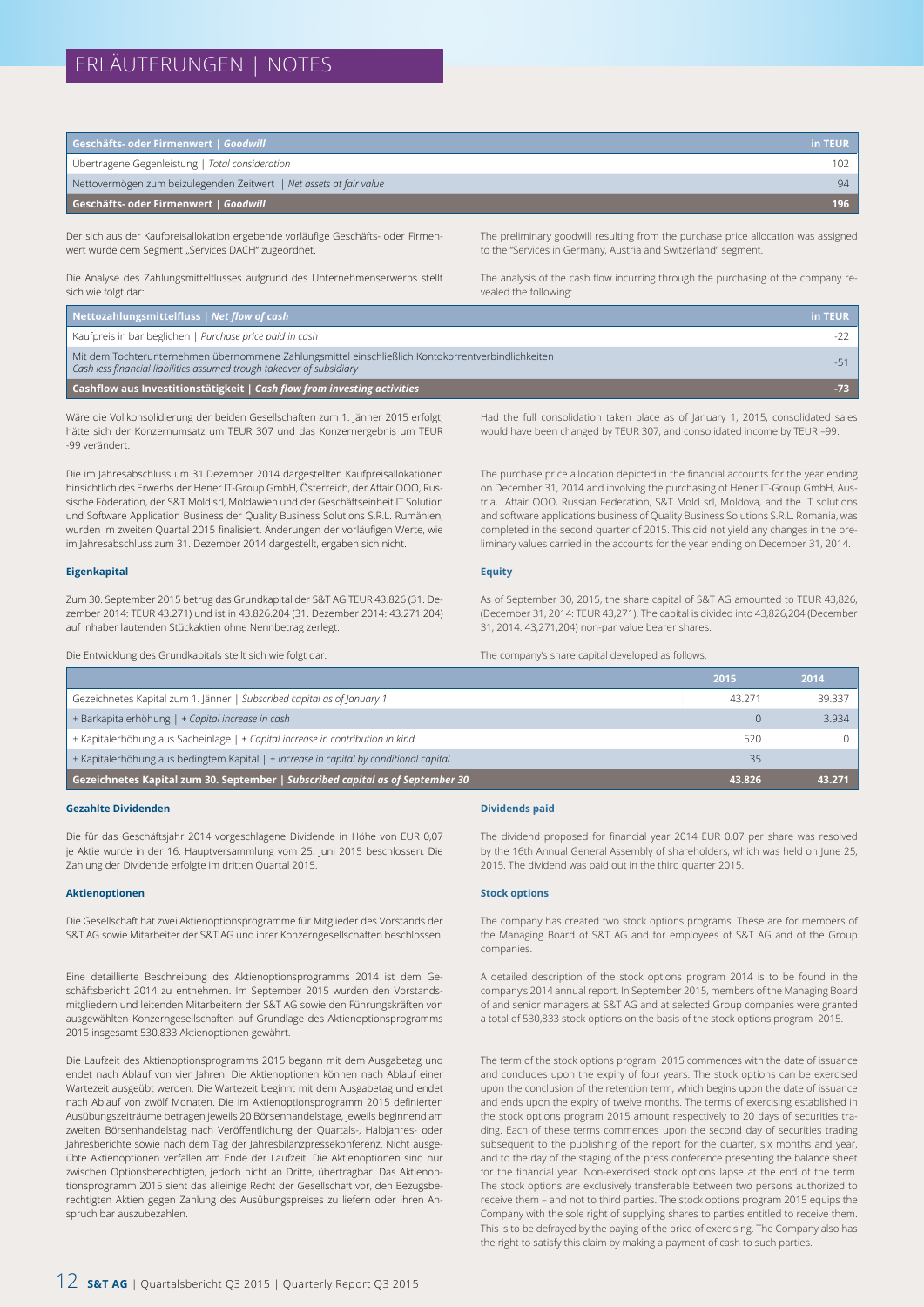Der beizulegende Zeitwert der gewährten Aktienoptionen wurde zum Zeitpunkt der Gewährung unter Anwendung des Optionspreismodells nach Black/Scholes ermittelt.

The fair value of the stock options granted was calculated as of the time of granting by using the option price model, which accords to Black/Scholes.

Nachfolgende Tabelle zeigt die wesentlichen Parameter des Aktienoptionsprogramms 2015:

The following table contains the key parameter of the stock options program 2015:

| Anzahl der Aktienoptionen   Number of stock options               | 530.833                                                               |
|-------------------------------------------------------------------|-----------------------------------------------------------------------|
| Ausgabetag   Day of issuance                                      | 2. September 2015   September 2, 2015                                 |
| Laufzeit   Term                                                   | 4 Jahre   $4$ years                                                   |
| Ausübungspreis je Aktienoption   Strike price per stock           | Börsenschlusskurs am Ausgabetag   Closing rate on the day of issuance |
| Aktienkurs am Ausgabetag   Stock quotation on the day of issuance | <b>EUR 4,55</b>                                                       |
| Dividendenrendite   Dividend yield                                | 1.49%                                                                 |
| Erwartete Volatilität   Expected volatility                       | 29,13%                                                                |
| Zinssatz   Rate of interest                                       | 0,30%                                                                 |
| Erwartete Laufzeit der Optionen   Expected term of the options    | 3,09 Jahre   3,09 years                                               |
| Optionswert   Option 's value                                     | 71.75 cent                                                            |

In den ersten neun Monaten des Geschäftsjahres 2015 beträgt der in den Personalkosten erfasste Aufwand für Aktienoptionen TEUR 108 (Vj: TEUR 38).

Seit Ablauf der Wartefrist des Aktienoptionsprogramms 2014 wurden bis zum Stichtag 30. September 2015 von den insgesamt 420.000 zugeteilten Optionen 35.000 Optionen ausgeübt.

Expenditure for stock options during the first nine months of financial year 2015 came to TEUR 108 (PY: TEUR 38). This expenditure is reported in personnel costs.

Since the expiry of the stock option program 2014's retention term and as of the date of reporting of September 30, 2015, 35,000 options had been exercised – out of the 420,000 allocated.

#### **Segmentberichterstattung**

#### **Report on segments**

| 01-09/2015                                                                     | <b>Services</b><br><b>DACH</b> | <b>Services</b><br>EE. | <b>Appliances</b><br>Security | <b>Appliances</b><br><b>Smart Energy</b> | Gesamt<br><b>Total</b> |
|--------------------------------------------------------------------------------|--------------------------------|------------------------|-------------------------------|------------------------------------------|------------------------|
| Umsatzerlöse   Revenues                                                        | 52.001                         | 169.304                | 48.892                        | 32.205                                   | 302.402                |
| Bruttoergebnis   Gross margin                                                  | 11.353                         | 50.341                 | 28.227                        | 14.932                                   | 104.853                |
| <b>EBITDA</b>                                                                  | 2.321                          | 5.953                  | 8.980                         | $-549$                                   | 16.705                 |
| Anteil am Ergebnis assoziierter Unternehmen   Result from associated companies | 952                            | $\Omega$               | $\Omega$                      | $-489$                                   | 463                    |
| Periodenergebnis   Result for the period                                       | 1.115                          | 3.149                  | 6.644                         | $-1.793$                                 | 9.115                  |
| 01-09/2014                                                                     | <b>Services</b><br><b>DACH</b> | <b>Services</b><br>EE. | <b>Appliances</b><br>Security | <b>Appliances</b><br><b>Smart Energy</b> | Gesamt<br><b>Total</b> |
| Umsatzerlöse   Revenues                                                        | 63.563                         | 144.398                | 36.963                        | 8.707                                    | 253.631                |
| Bruttoergebnis   Gross margin                                                  | 14.698                         | 44.762                 | 21.697                        | 3.805                                    | 84.962                 |
| <b>EBITDA</b>                                                                  | 1.572                          | 5.778                  | 7.025                         | 763                                      | 15.138                 |
| Anteil am Ergebnis assoziierter Unternehmen   Result from associated companies | $\overline{0}$                 | $\overline{0}$         | $\overline{0}$                | $\mathbf{0}$                             | $\mathbf{0}$           |
| Periodenergebnis   Result for the period                                       | $-1.461$                       | 3.181                  | 5.183                         | 472                                      | 7.375                  |
|                                                                                |                                |                        |                               |                                          |                        |
| 07-09/2015                                                                     | <b>Services</b><br><b>DACH</b> | <b>Services</b><br>EE. | <b>Appliances</b><br>Security | <b>Appliances</b><br><b>Smart Energy</b> | Gesamt<br><b>Total</b> |
| Umsatzerlöse   Revenues                                                        | 16.183                         | 71.519                 | 15.849                        | 10.615                                   | 114.166                |
| Bruttoergebnis   Gross margin                                                  | 3.412                          | 17.663                 | 9.361                         | 5.439                                    | 35.875                 |
| <b>EBITDA</b>                                                                  | 1.047                          | 2.382                  | 2.711                         | $-250$                                   | 5.890                  |
| Anteil am Ergebnis assoziierter Unternehmen   Result from associated companies | $\Omega$                       | $\Omega$               | $\Omega$                      | $\Omega$                                 | $\Omega$               |
| Periodenergebnis   Result for the period                                       | 731                            | 1.389                  | 1.796                         | $-770$                                   | 3.146                  |
| 07-09/2014                                                                     | <b>Services</b><br><b>DACH</b> | <b>Services</b><br>EE. | <b>Appliances</b><br>Security | <b>Appliances</b><br><b>Smart Energy</b> | Gesamt<br><b>Total</b> |
| Umsatzerlöse   Revenues                                                        | 20.010                         | 49.335                 | 12.915                        | 6.585                                    | 88.845                 |
| Bruttoergebnis   Gross margin                                                  | 4.981                          | 15.026                 | 7.605                         | 3.111                                    | 30.723                 |
| <b>EBITDA</b>                                                                  | 229                            | 2.548                  | 1.754                         | 621                                      | 5.152                  |
| Anteil am Ergebnis assoziierter Unternehmen   Result from associated companies | $\overline{0}$                 | $\overline{0}$         | 0                             | $\mathbf{0}$                             | $\mathbf{0}$           |

Im Segment "Services DACH" werden alle Kosten für die S&T AG (Headquarterkosten) erfasst, die sich nicht funktional auf die übrigen Segmente verteilen lassen. Des Weiteren werden Auswirkungen auf das Konzernergebnis, welche nicht mit der operativen Geschäftstätigkeit der Segmente in unmittelbarem Zusammenhang stehen, im Segment "Services DACH" ausgewiesen. Im zweiten Quartal 2015 wurde ein Ertrag aus der Änderung der Ermittlung des beizulegenden Zeitwertes im Zusammenhang mit dem Übergang der Konsolidierungsart der Networked Energy Services Corp. auf Vollkonsolidierung realisiert. Der Ertrag beläuft sich auf TEUR 952 und wurde im Segment "Services DACH" erfasst.

Die im dritten Quartal 2014 erworbene Affair OOO-Gruppe wurde im Geschäftsjahr 2014 im Segment "Appliances Smart Energy" dargestellt. Aufgrund der differenzierten tätigkeitsbezogenen Schwerpunkte des Unternehmens wurde eine Neuabgrenzung der Unternehmensbereiche vorgenommen. Um eine zieladäquate Unternehmenssteuerung und –kontrolle zu ermöglichen und abzubilden, wird der Geschäftsbereich "Embedded Computing Technologies (ECT)" der Affair OOO-GrupComprised in the Services Germany, Austria and Switzerland segment are all costs incurred by S&T AG (costs of headquarters) that cannot be allocated, according to their functions, to the other segments. Also comprised in this segment are items impacting upon consolidated income that are not associated with the business operations of the segment. Realized in the second quarter of 2015 were earnings ensuing from an alteration of the methods of calculating fair value. This was associated with the transition from one kind of consolidation to another – full consolidation - in the case of Networked Energy Services Corp. These earnings came to TEUR 952, and were reported in the Services in Germany, Austria and Switzerland segment.

Affair OOO Group was acquired in the third quarter of 2014. It was reported in the accounts for financial year 2014 in the Appliances Smart Energy segment. The wideranging nature of the company's business led to a reconfiguring of its corporate areas. In order to enable and depict the efficacious management and controlling of these, Affair OOO's Embedded Computing Technologies (ECT) area has been reported since the commencement of financial year 2015 in the Appliances Security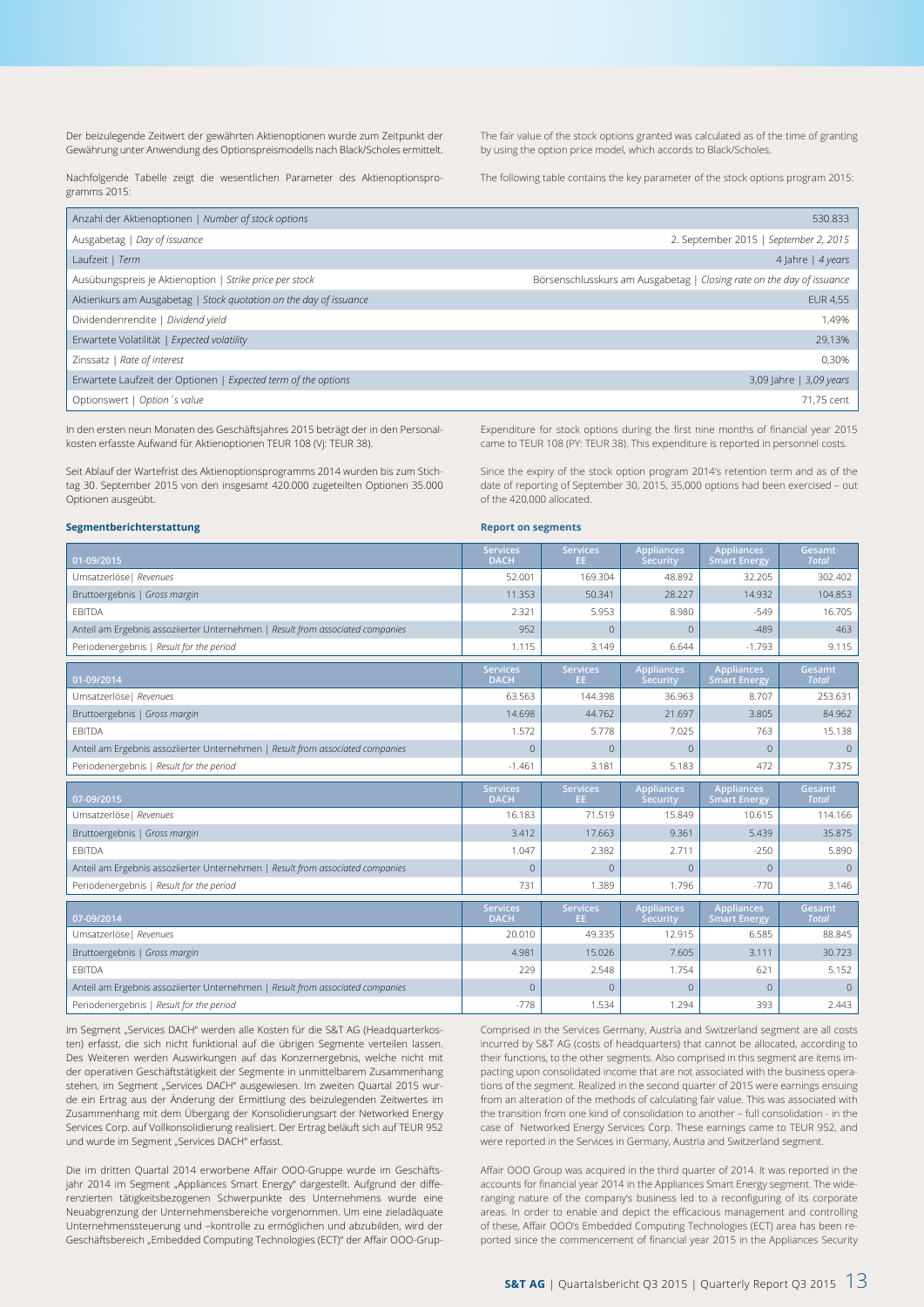pe seit dem Geschäftsjahr 2015 im Segment "Appliances Security" dargestellt. Eine Anpassung der Vorjahreswerte erfolgt ab dem für die Affair OOO-Gruppe relevanten Erstkonsolidierungszeitpunkt (15. August 2014).

#### **Sonstige Informationen**

Am 25. Juni 2015 wurde die 16. ordentliche Hauptversammlung der S&T AG abgehalten, in der unter anderem nachfolgende Beschlüsse gefasst wurden:

- Beschlussfassung über die Ausschüttung einer Dividende in Höhe von EUR 0,07 pro dividendenberechtigter Aktie.
- Beschlussfassung über den teilweisen Widerruf des bestehenden und Einräumung eines neuen genehmigten Kapitals. Gemäß der gefassten Beschlüsse erfolgt der Widerruf der Ermächtigung des Vorstands das Grundkapital bis zum 3. Juli 2019 um bis zu EUR 19.668.729,00 durch Ausgabe von bis zu 19.668.729 Stückaktien zu erhöhen, und zwar im nicht ausgenützten Ausmaß von EUR 15.214.984,00, sodass der Vorstand berechtigt ist, das Grundkapital bis zum 3. Juli 2019 um bis zu EUR 520.000,00 durch Ausgabe von bis zu 520.000 Stückaktien, in einer oder mehreren Tranchen mit oder ohne Bezugsrechtsausschluss zu erhöhen (Genehmigtes Kapital I). Gleichzeitig wurde der Vorstand ermächtigt, innerhalb von fünf Jahren nach Eintragung der entsprechenden Satzungsänderung mit Zustimmung des Aufsichtsrates das Grundkapital um bis zu EUR 18.115.600,00 durch Ausgabe von bis zu 18.115.600 Stückaktien zu erhöhen (Genehmigtes Kapital II). Die Eintragung der Beschlussfassung erfolgte am 25. Juli 2015 womit die Ermächtigung eine Laufzeit bis 25. Juli 2020 aufweist.

Für die aus dem nicht widerrufenen Teil des Genehmigten Kapitals I verbleibenden EUR 520.000,00 hat der Vorstand der S&T AG am 28. Jänner 2015 eine Kapitalerhöhung durch Ausgabe von 520.000 Aktien gegen Sacheinlage beschlossen. Der Vorstand der S&T AG hat über den Ausschluss des Bezugsrechts der bestehenden Aktionäre schriftlich Bericht erstattet und diesen Bericht am 30. Jänner 2015 im Amtsblatt zur Wiener Zeitung veröffentlicht. Mit Beschluss vom 16. Februar 2015 stimmte der Aufsichtsrat der Gesellschaft der Erhöhung des Grundkapitals zu. Die Eintragung der Durchführung der Sachkapitalerhöhung im Ausmaß von 520.000 Aktien erfolgte am 24. Juli 2015.

Zum Zeitpunkt der Veröffentlichung des vorliegenden Quartalsberichts beträgt das Genehmigte Kapital somit EUR 18.115.600,00.

- Beschlussfassung über die bedingte Erhöhung des Grundkapitals der Gesellschaft durch Ausgabe von bis zu 420.000 Stückaktien, zum Zweck der Bedienung von Aktienoptionen im Rahmen des Aktienoptionsprogramms 2014. Die Eintragung der entsprechenden Satzungsänderung im Firmenbuch erfolgte am 25. Juli 2015.
- Beschlussfassung über die bedingte Erhöhung des Grundkapitals der Gesellschaft durch Ausgabe von bis zu 2.580.000 Stückaktien, zum Zweck der Bedienung von Aktienoptionen im Rahmen des Aktienoptionsprogramms 2015. Die Eintragung der entsprechenden Satzungsänderung im Firmenbuch erfolgte am 25. Juli 2015.

segment. An adjustment of the previous year's values will take place as of the point of initial consolidation relevant to the Affair OOO Group (August 15, 2014).

#### **Other information**

Held on June 25, 2015 was the 16th Annual General Meeting of the Shareholder of S&T AG. Among the resolutions passed at it were the following:

- The paying out of a dividend of EUR 0.07 per dividend-entitled share.
- The partial revocation of the extant authorized capital and the granting of a new such one. The resolutions passed caused the revocation of the authorization granted to the Managing Board to increase the company's share capital by July 3, 2019 by up to EUR 19,668,729.00 through the issuance of up to 19,668,729 non-par value shares, and to do such to the extent of the non-utilized portion of EUR 15,214,984.00. This leaves the Managing Board entitled to increase the share capital by July 3, 2019 by up to EUR 520,000.00 through the issuance of up to 520,000 non-par value shares, and to do so in one or more tranches, and with or without exclusion of rights of procurement (Approved Capital I). The Managing Board was also authorized at the same time to undertake within five years after the entering of the corresponding alteration in the articles of association, and with the approval of the Supervisory Board, the increasing of the share capital by up to EUR 18,115,600.00 through the issuance of up to 18,115,600 non-par value shares (Approved Capital II). The entering of the resolutions took place on July 25, 2015. The authorization has a term expiring on July 25, 2020.
- On January 28, 2015, the Managing Board of S&T AG resolved for the non-revoked part remaining of Approved Capital 1 - EUR 520,000.00 – an increase in capital, to take the form of an issuance of 520,000 shares for the consignment of consideration. The Managing Board of S&T AG reported in writing on the exclusion of the rights of procurement held by extant shareholders. This report was published on January 30, 2015 in the official gazette of Wiener Zeitung. In a resolution passed on February 16, 2015, the Supervisory Board approved the company's increasing of the share capital. The entering of the implementation of the increase in non- cash capital – amounting to 520,000 shares - took place on July 24, 2015.
- As of the time of publication of this report on the first nine months of 2015, the authorized capital came to EUR 18,115,600.00.
- Also passed was the resolution approving the conditional increasing of the Company's share capital by up to 420,000 non-par value shares, for purposes of satisfying stock options resulting from the 2014 Stock Options Program. The entering of the corresponding alteration in the articles of association took place on July 25, 2015.
- Resolution passed on the conditional increasing of the Company's share capital by up to 2,580,000 non-par value shares, for purposes of satisfying stock options resulting from the 2015 Stock Options Program. The entering of the corresponding alteration in the articles of association took place on July 25, 2015.

No events of significance for the consolidated balance sheet took place in the period

#### **Ereignisse nach dem Abschlussstichtag**

Im Zeitraum nach dem 30. September bis zur Freigabe des Quartalsberichts gab es keine Ereignisse von wesentlicher Bedeutung für den Konzernabschluss.

#### **Aktienbestand von Organen zum 30. September 2015**

between September 30, 2015 and the authorization of the accounts of the quarter.

**Events after the balance sheet date**

#### **Shareholdings of corporate officers as of September 30, 2015**

| Organ   Board member                                           | <b>Funktion   Function</b>       | Anzahl Aktien   Number of shares |
|----------------------------------------------------------------|----------------------------------|----------------------------------|
| Dr. Erhard F. Grossnigg (via: grosso holding GmbH und related) | Aufsichtsrat   Supervisory Board | 7.659.116                        |
| Bernhard Chwatal                                               | Aufsichtsrat   Supervisory Board | $\Omega$                         |
| Matthias Ehrlich                                               | Aufsichtsrat   Supervisory Board | 3.200                            |
| Hannes Niederhauser (incl. related)                            | <b>CEO</b>                       | 5.591.182                        |
| Michael Jeske                                                  | COO                              | $\Omega$                         |
| Dr. Peter Sturz                                                | COO                              | 30,000                           |
| Richard Neuwirth                                               | CFC                              | 5.935                            |

Linz, am 4. November 2015

Dipl Ing. Hannes Niederhauser MMag. Richard Neuwirth Michael Jeske Dr. Peter Sturz

Linz, November 4, 2015

Dipl Ing. Hannes Niederhauser MMag. Richard Neuwirth Michael Jeske Dr. Peter Sturz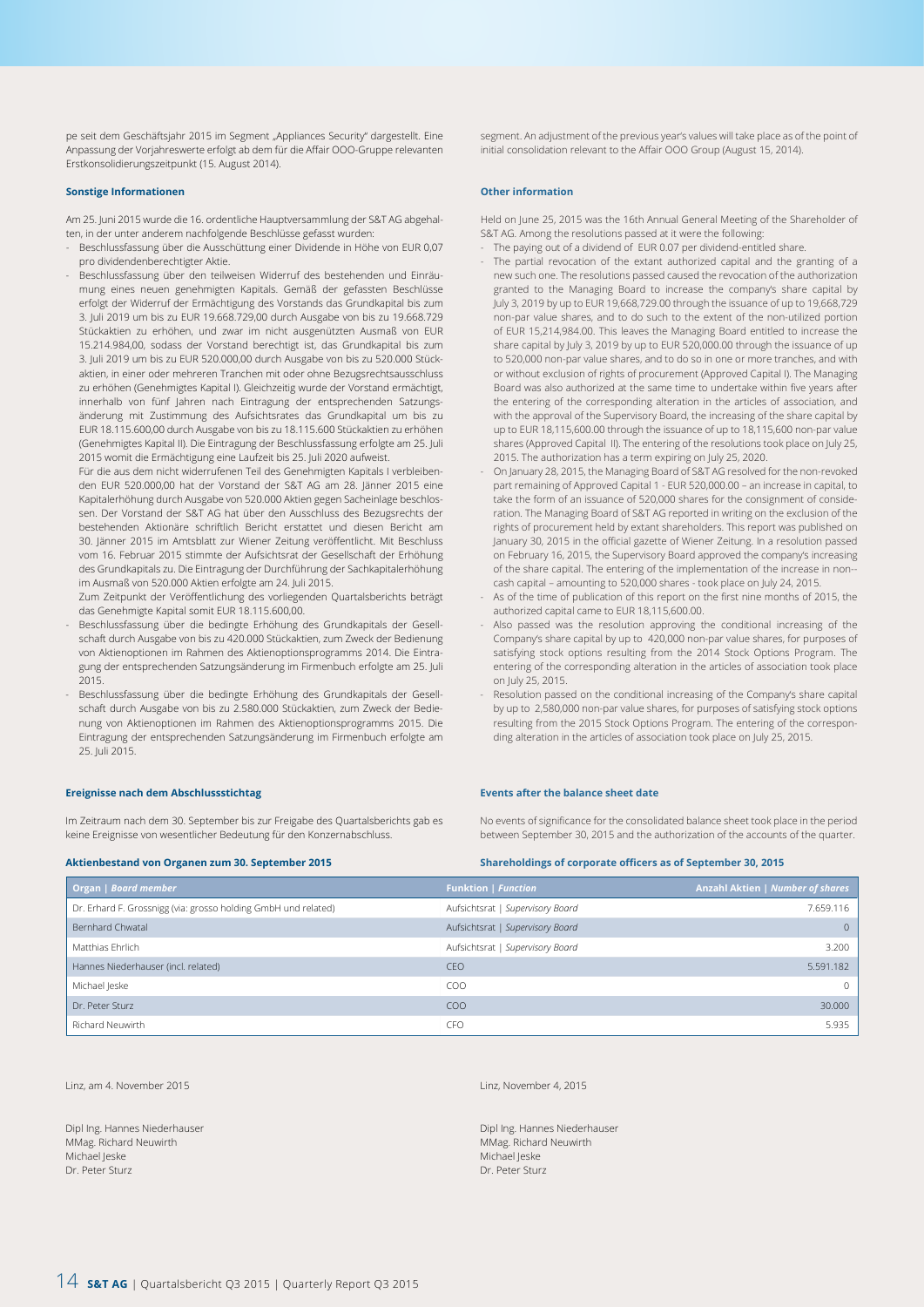## DIE S&T AKTIE | THE S&T STOCK

Das allgemeine Börsenumfeld stellte sich nach äußerst positiver Entwicklung im ersten Quartal 2015 im zweiten Quartal und nun auch im dritten Quartal wieder schwächer dar. Weitere positive Impulse nach der im Jänner durch die europäische Zentralbank beschlossenen geldmarktpolitischen Maßnahmen blieben nach dem ersten Quartal aus. Unsicherheiten hinsichtlich der wirtschaftlichen Entwicklung Chinas schlugen sich dagegen nicht nur auf asiatische Börsen nieder. Dies zeigte sich insbesondere in der Entwicklung von DAX und Dow Jones, die nach neun Monaten jeweils wieder das Niveau zu Jahresbeginn erreichten. Erst Ende Oktober sorgte die europäische Zentralbank mit eher überraschenden Meldungen zur künftigen Geldmarktpolitik für erneuten Aufschwung an den Aktienmärkten. Ein damit verbundener schwächerer Euro stützte die Kursentwicklung bei vor allem exportorientierten Gesellschaften. Der DAX gewann unmittelbar ca. 10% an Wert.

Die Technologiewerte konnten sich von dieser Entwicklung schon in den ersten neun Monaten abkoppeln: Der TecDAX lag nach neun Monaten mit über 20% Zuwachs deutlich über dem Wert zu Jahresbeginn und wies auch unterjährig eine stabile Entwicklung aus. Bis Ende Oktober legte er sogar um knapp 30% zu. Die S&T-Aktie wiederum konnte sich nochmals deutlich davon abheben und gewann in den ersten neun Monaten des Jahres 40% an Wert, bis Ende Oktober erreichte sie 50% Zuwachs. Damit einher stieg die Marktkapitalisierung der S&T AG auf inzwischen über EUR 200 Mio.

Seit Aufnahme der S&T-Aktie in das Börsensegment "Prime Standard" der Frankfurter Börse im Juni 2010 konnte die Aktie aufgrund der kontinuierlich positiven Entwicklung der Gesellschaft mehr und mehr in den Fokus internationaler institutioneller Anleger gerückt werden. Neben Investoren aus der DACH-Region sind inzwischen mehrere Investoren aus Frankreich und England, aber auch aus den USA auf die Aktie aufmerksam geworden und halten diese in ihrem Portfolio. Die S&T AG ist mittlerweile eine feste Größe unter den Top 50 der Technologieunternehmen und liegt im Ranking der zur Aufnahme in den TecDAX in Frage kommenden Unternehmen bereits nahe an den gelisteten Top-30-Unternehmen.

Im noch laufenden Geschäftsjahr sind zur weiteren Erhöhung der Bekanntheit der S&T AG erneut die Teilnahme am Eigenkapitalforum in Frankfurt sowie die Durchführung weiterer Roadshows geplant. Die zeitnahe Aufnahme in den TecDAX der Frankfurter Börse bleibt festes Ziel.

Aufgrund der wirtschaftlichen Verhältnisse und des Geschäftsganges wird für 2015 und 2016 weiteres Kurswachstum erwartet. Die Analysten von Hauck & Aufhäuser sowie Kepler Cheuvreux haben Kursziele über dem bisherigen Aktienkurs von EUR 6,70 bzw. EUR 5,60 veröffentlicht.

Die wesentlichen Eckdaten zur Aktie stellten sich nach neuen Monaten in 2015 wie folgt dar:

The stock market developed extremely well in the first quarter of 2015, only to once more weaken in the subsequent two quarters. In January, the European Central Bank resolved to undertake measures affecting money markets. This move yielded further impetus to growth in the first quarter. No such impetus ensued after that. This was replaced by uncertainties as to where the Chinese economy is going. These ramified negatively upon securities exchanges in Asia and elsewhere, with this especially making itself felt on the DAX and Dow Jones indexes. The indexes had returned as of the end of 2015's first nine months to the level of the beginning of the year. It was only at the end of October that the European Central Bank issued its reports on its forthcoming monetary policies. These surprised and boosted securities markets. The DAX rose some 10% as a result. Especially profiting from this upswing were exports-oriented companies.

High techs had not been affected by the initial trends. As of the end of the first three quarters of 2015, the TecDAX index of high-techs was up a substantial 20% over the level of the beginning of the year. This rise was a result of the sustained support shown during the entire year. This increase was set forth in October, at the end of which the index was up nearly 30%. Continuing its past track record, S&T's stock substantially outperformed the index. Its quote rose 40% during the first nine months of 2015 - +50% as of the end of October. This rise caused S&T AG's market capitalization to increase to more than EUR 200 million.

S&T's stock was admitted in June 2010 to the Prime Standard segment of the Frankfurt Stock Exchange. Impelled by its business' positive development, S&T has attracted ever since an ever greater amount of interest on the part of international institutional investors. This started with those in Germany, Austria and Switzerland. These have by now been joined by those based in France, the UK and the USA. Thanks to these holdings, S&T AG has firmly established itself in the rankings of the top 50 high techs, and of the companies set for incorporation into the TecDAX's index of the top 30 of such corporations.

The objective is to increase the recognition accorded to S&T AG. Planned for the current financial year to achieve such are taking part once more in the Equity Capital Forum in Frankfurt and the staging of further road shows. S&T is vigorously pursuing its goal of being expeditiously incorporated into the Frankfurt Stock Exchange's TecDAX.

Business conditions and performance have given rise to the expectation that S&T's stock will sustain its rises during the rest of 2015 and in 2016. Analysts at Hauck & Aufhäuser and at Kepler Cheuvreux have published targets for the stock of EUR 6.70 and of EUR 5.60 respectively.

The key figures on S&T's stock in the first nine months of 2015 were:

| Börse   Exchange                                                         | Frankfurter Börse   Frankfurt Stock Exchange                                               |
|--------------------------------------------------------------------------|--------------------------------------------------------------------------------------------|
| Börsensegment   Exchange segment                                         | Prime Standard   Prime Standard                                                            |
| Wertpapierkennnummer   Securities ID number                              | A0X9EI                                                                                     |
| Börsenkürzel   Exchange abbreviation                                     | SANT                                                                                       |
| ISIN   ISIN                                                              | AT000A0E9W5                                                                                |
| Aktienanzahl 30.09.2015   Number of shares 30.09.2015                    | 43.826.204                                                                                 |
| Kursspanne 01.01.-30.09.2015   Stock quote: range 01.01.-30.09.2015      | EUR 3,21 - 5,10                                                                            |
| Schlusskurs 30.09.2015   Closing quote 30.09.2015                        | <b>EUR 4.57</b>                                                                            |
| durchschnittliches Handelsvolumen pro Tag   Average daily trading volume | 67.181 Aktien   67,181 shares                                                              |
| Marktkapitalisierung 30.09.2015   Market capitalization 30.09.2015       | EUR 200 Millionen   EUR 200 million                                                        |
| Streubesitz   Free float                                                 | 69.76%                                                                                     |
| Designated Sponsor   Designated Sponsor                                  | Kepler Cheuvreux<br>Oddo Seydler Bank AG                                                   |
| Coverage                                                                 | Hauck & Aufhäuser - Tim Wunderlich<br>Kepler Cheuvreux - Baptiste de Leudeville/Bernd Laux |



**S&T AG** | Quartalsbericht Q3 2015 | Quarterly Report Q3 2015 15